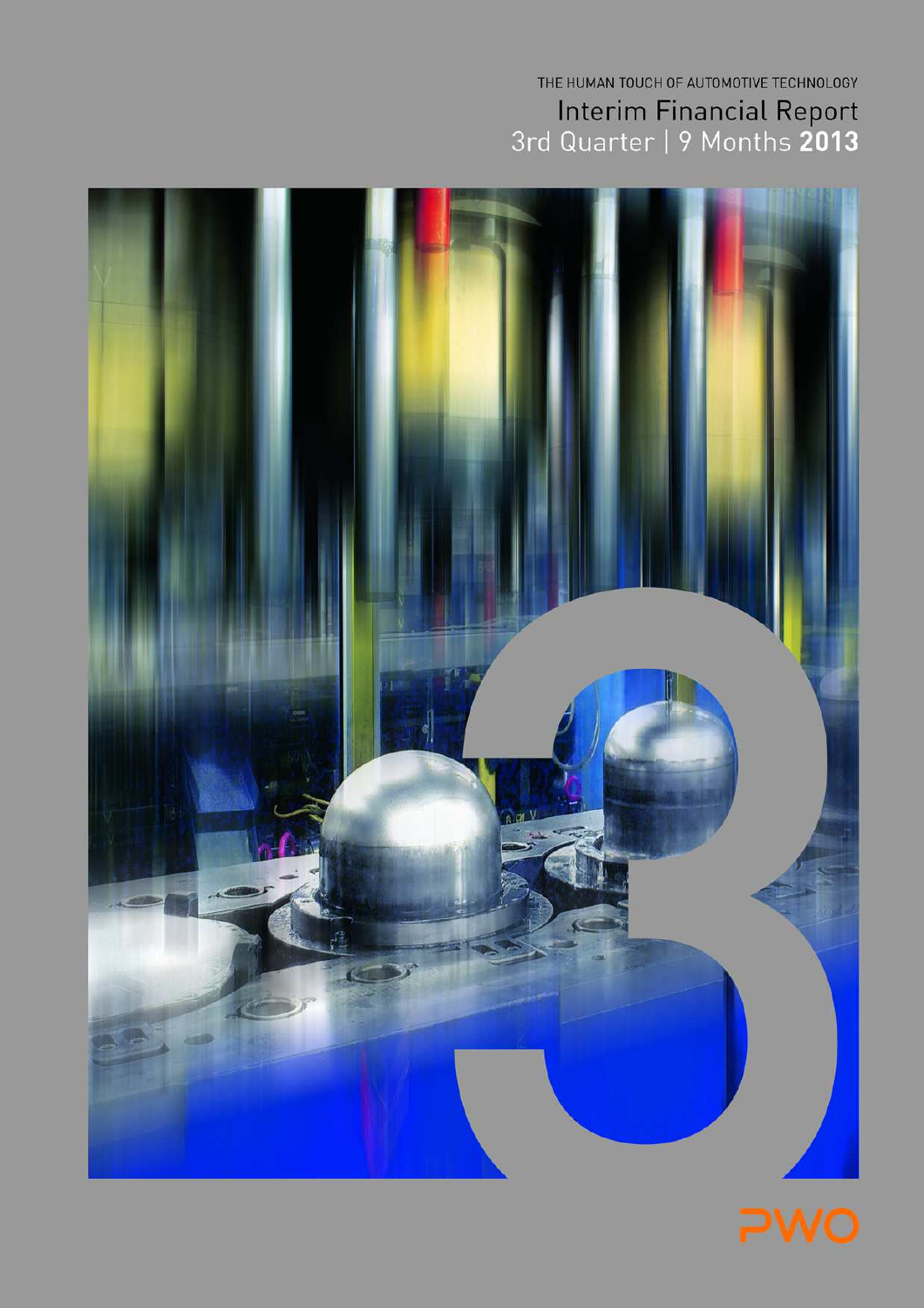## TABLE OF CONTENTS

| LETTER OF THE BOARD OF MANAGEMENT                      | 3  |
|--------------------------------------------------------|----|
| <b>PWO SHARES</b>                                      | 4  |
| THE COMPANY                                            | 5  |
| INTERIM CONSOLIDATED MANAGEMENT REPORT                 | 6  |
| INTERIM CONSOLIDATED FINANCIAL STATEMENTS              | 15 |
| NOTES TO THE INTERIM CONSOLIDATED FINANCIAL STATEMENTS | 21 |
| REPORT OF THE SUPERVISORY BOARD'S AUDIT COMMITTEE      | 29 |
| GOVERNING BODIES   FINANCIAL CALENDAR   CONTACTS       | 30 |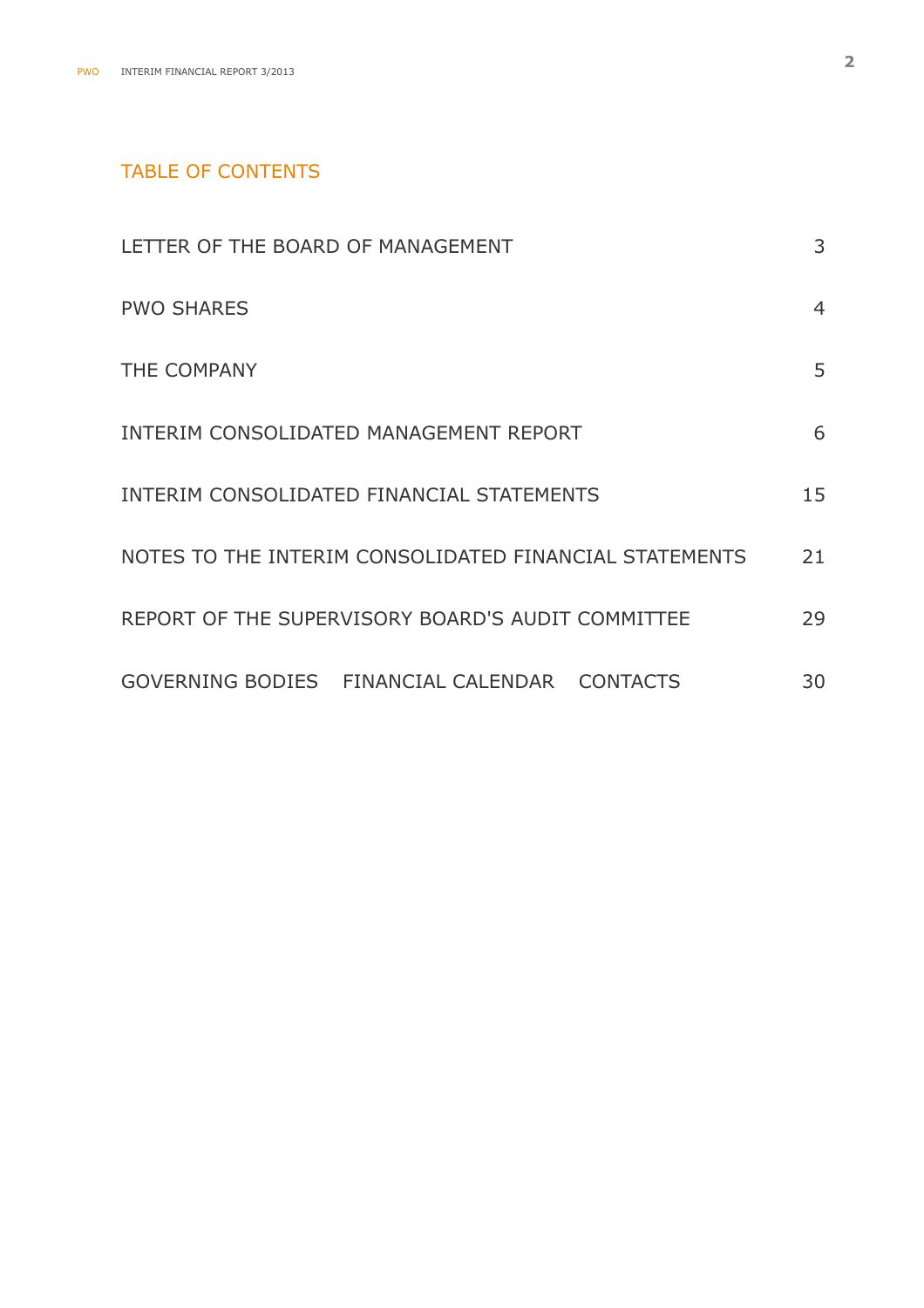## LETTER OF THE BOARD OF MANAGEMENT

Dear shareholders and business associates,

In the third quarter of the 2013 fiscal year, we increased our revenues by 2.5 percent compared to the prior year. Total output remained at the prior year's level.

Despite this moderate revenue growth – primarily due to the current market weakness in Western Europe – we were able to achieve a marked, above-average increase of 8.2 percent in EBIT. September proved to be a very pleasing month and had made a decisive contribution to this development. Our measures to reduce costs and to increase efficiency are having an impact and will be stepped up even further.

In September, the European automotive industry had shown a recovery for the first time in a long time. We would like to benefit should this trend continue in the months to come.

The course has also been set for a positive development at our Chinese location, though currently we are still experiencing losses at this location. Nevertheless, in the interim, we are approaching a volume of revenues that allows noticeable economies of scale and thus a significant improvement in earnings. Here, we expect EBIT to break even in the fourth quarter of 2013, and in fiscal year 2014 we are targeting a break even in EBIT on average for the year.

Our Czech location sustained a clearly positive development. For the third quarter and the year-to-date, this location has shown a high level of profitability with the highest degree of process reliability. This is a very good indicator of the future above and beyond the closing quarter of 2013.

Our Canadian location is also showing a reliably positive development. This location will continually enhance its profitability. In the meantime, we have stabilized the processes in Mexico and continue to improve them.

Consequently, the Group's mid-term perspective is increasingly coming into focus. In the chapter on investment in this interim financial report, we will explain in which locations we are currently planning investments for expansion.

Our proven expertise in lightweight construction will contribute considerably to the future growth of the PWO Group. Already more than half of the new business volume in the first nine months was comprised of the most diverse of components within the area of lightweight construction. We are also expecting a number of additional new contracts in the fourth quarter of this fiscal year.

Innovative and creative lightweight concepts, tailormade for the needs of our customers today and those needs which they will have in the future, continue to remain the focus at PWO. This is what has made us successful in the past and this is what will continue to be our recipe for success in the future.

Oberkirch, November 2013 The Management Board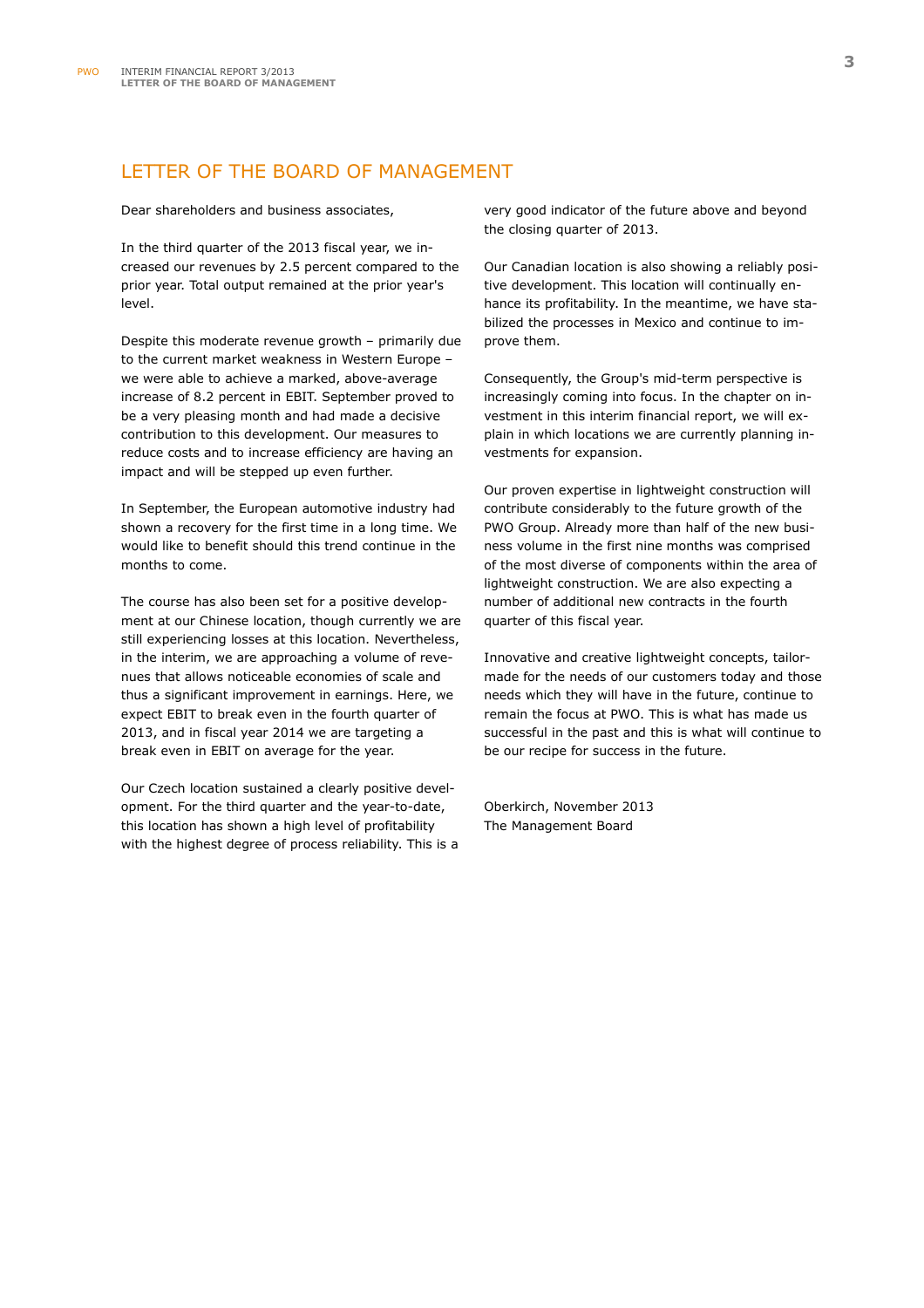## PWO SHARES

## **PWO Shares Continued to Outperform the Market and the Sector in the Current Year**

In the first nine months of 2013, the PWO share has performed considerably better than its benchmark indices. During this time, the SDAX price index increased 19.2 percent compared to its year-end closing price in 2012, the sector index DAXsector All Automotive price index rose 17.4 percent, and the subindex of the automotive suppliers gained 41.8 percent. In the same period, the PWO share rose from EUR 28.20 at the end of the previous year to EUR 40.39 (XETRA) at the end of the third quarter. This equals a price increase of 43.2 percent. In the third quarter of 2013, the stock market showed significantly accelerated price development overall: The SDAX price index climbed 10.2 percent, the DAXsector All Automotive rose 14.7 percent, and the subindex of the automotive suppliers gained 21.7 percent. Even in this period, the PWO share also outperformed and added 24.1 percent in the third quarter and climbed from EUR 32.54 to EUR 40.39.

Initially, in the first quarter of the year, the PWO share experienced a considerable boost following the publication of the preliminary results for fiscal year 2012 on February 14, 2013, which were very wellreceived. After moving sideways in the second quarter – the quarter in which a dividend of EUR 1.60 per share was paid on May 23 – the third quarter was dominated by an announcement made in advance of

#### **Directors' Dealings**

Any notifications received are published on the Company's website at www.progress-werk.de in the section Investor Relations/PWO shares/Directors' Dealings.

#### **Current shareholder structure**

Consult Invest Beteiligungsberatungs-GmbH, Böblingen: **46.55 %**  Free Float: **53.45 %**  Of which Delta Lloyd N.V., Amsterdam, the Netherlands: **16.49 %**  Sparkasse Offenburg/Ortenau, Offenburg: **5.88 %** 

the International Automotive Show in Frankfurt. This announcement received a great response from the stock market: PWO reported on the special focal point of its IAA appearance – lightweight solutions. We are experiencing increasing demand in this area from our customers. As a result, PWO's share price rose considerably and exceeded the EUR 40 level.

The share's highest price on XETRA during the first nine months of 2013 was EUR 40.90 and was reached on September 16. Following a subsequent pause, the share resumed its climb until mid-October with prices of over EUR 41. The lowest share price in the course of the year was EUR 28.68 and occurred at the start of the year on January 2.

We continue to take part in conferences for capital market participants on a regular basis. In the first quarter we successfully completed a roadshow in Frankfurt, and in June we presented at an investor conference in Paris. Specifically in Paris, contact was made with several new potential investors. At the end of August, PWO took part in the DVFA Small Cap Conference in Frankfurt. Here we were also pleased with the strong demand on the part of the investors. Furthermore, in 2013, as in every year, we will again present before a broad audience at the Deutsche Börse AG's German Equity Forum in November.

#### **Other information**

Number of shares issued as at September 30, 2013 **3,125,000**  Treasury shares held as at September 30, 2013 **None**  Dividend per share for fiscal year 2012 **EUR 1.60** 

Source: WpHG notifications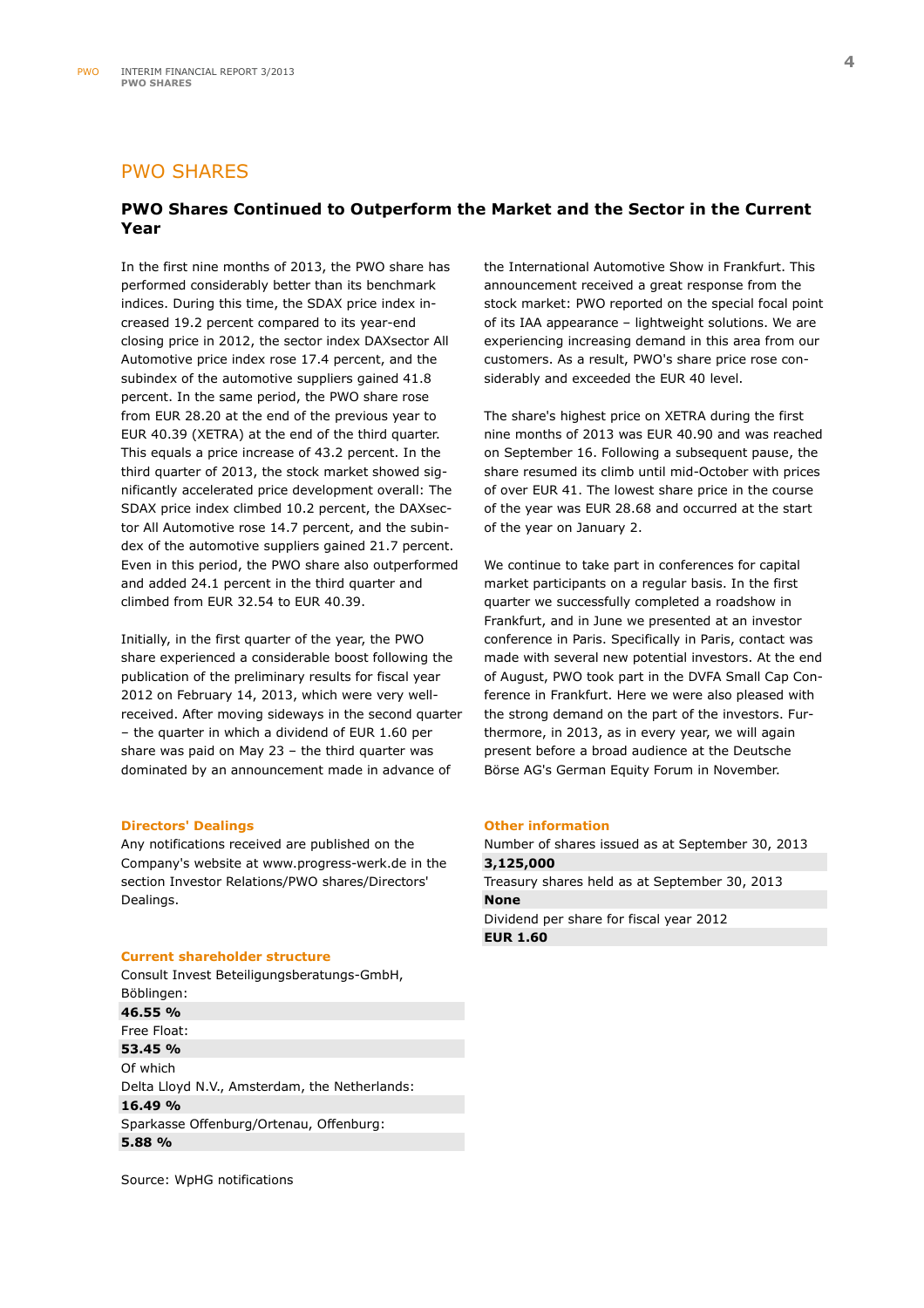## THE COMPANY

### **PWO profits from the growing demand for lightweight solutions**

The automotive industry must significantly reduce the weight of their vehicle models in the upcoming years in order to meet the continually more stringent European requirements for preventing  $CO<sub>2</sub>$  emissions. Thus, lightweight construction is in line with the trend and is increasingly demanded by the customers.

PWO positioned itself in this area early on and has earned a reputation for innovate solutions in lightweight construction. In some cases, this requires new forming concepts in order to manufacture such products at a high speed, with high precision, and at a competitive cost.

Today, we can adapt these concepts to the individual local requirements of our five locations. As a result, we can deliver at competitive costs worldwide.

Lightweight construction is often associated with lighter materials. However, for technical reasons, with a majority of our products it is not possible to substitute steel with other materials. Substitution is possible in several individual areas, but at the same time we are also developing new solutions from sheet steel for components which were previously manufactured using other methods, particularly casting, forging, or extrusion.

Many alternative materials are more expensive or cumbersome to process than steel. Other limiting factors, such as recycling requirements, for example, should also be taken into consideration.

Consequently, within our product spectrum, there is increasing demand for solutions made of highstrength steels. At the same level of stiffness, these are thinner and therefore lighter than classic deepdrawing steels. We already possess particular process know-how for the processing of high-strength steels using deep-drawing and rolling technologies.

Today, innovative lightweight concepts include much more than just the pure substitution of materials. This is how tremendous weight reduction can be achieved by also using solutions with classic deep-drawing steels when components are conceptualized for load optimization.

This means that the components exhibit the necessary strength and stiffness only in those areas where the load actually occurs. In contrast, in all other areas over-dimensioning is consistently avoided.

Last but not least, is the use of lightweight construction processes in joining technology. In this area, for example, gluing can lead to tremendous weight reduction in comparison to the joining of components through welding.

It always depends upon developing the best component design in terms of function, weight, and costs, for the respective customer-specific requirements, competitively producing this component, and serving the customer globally via an optimal global logistics concept. This is what PWO stands for.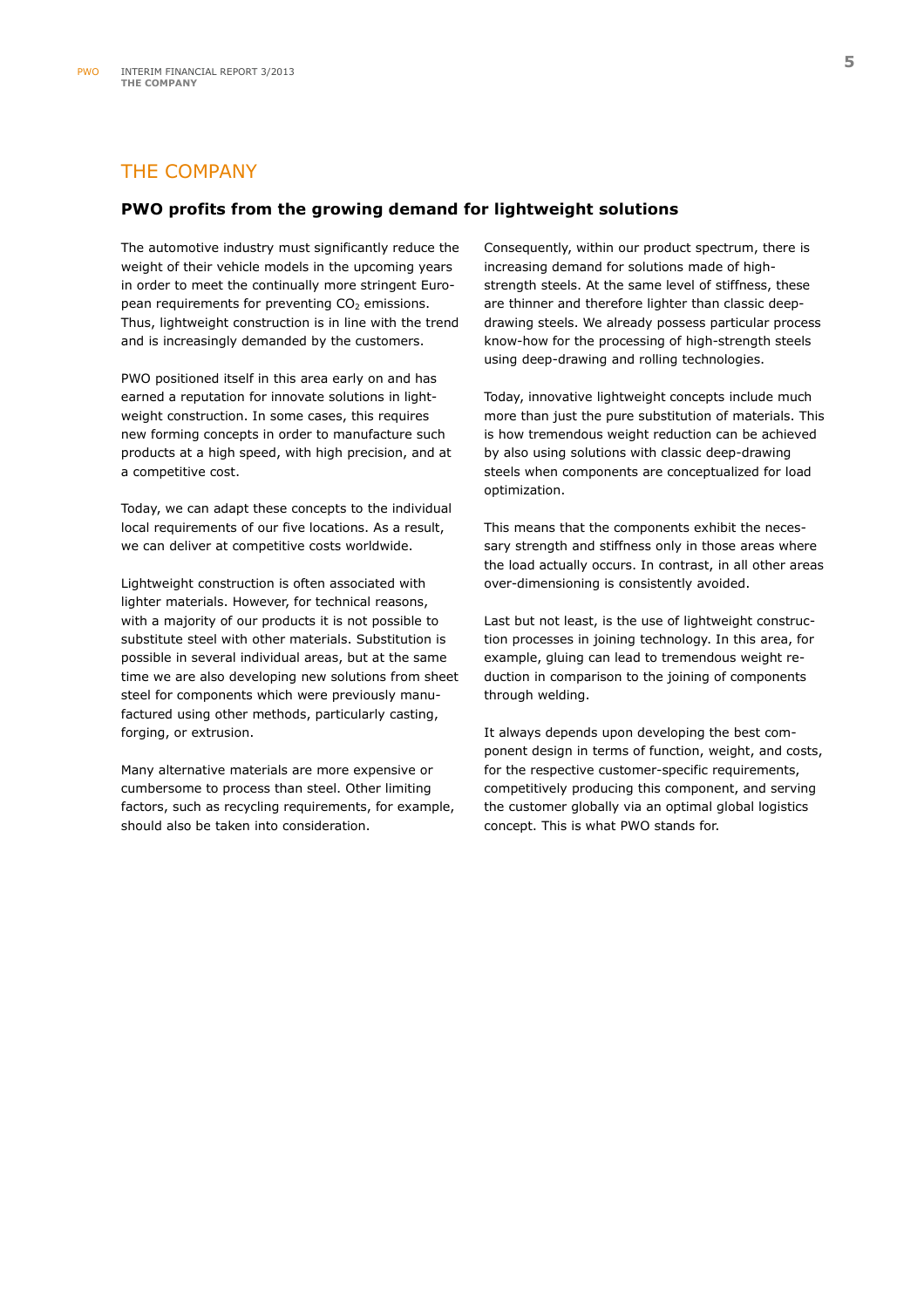## INTERIM CONSOLIDATED MANAGEMENT REPORT

#### **The Economic Environment**

In the view of the International Monetary Fund (IMF), the eurozone currently finds itself on a stabilized but still fragile growth path. This somewhat better development is primarily arising from Germany and France where the current year's expectations were recently raised slightly. In France, the outlook has brightened to the extent that minimal growth is expected for 2013. On the other hand, the Southern countries continue to be in a recession, even though the economic decline in Spain is expected to no longer be so pronounced.

Overall, in the second half of 2013, the eurozone continued to find itself in a state of recession. The high level of unemployment, the necessity to reduce debt, and the underutilization of capacities in many areas, continue to present the most important risk factors. In 2013, the European Union will probably be able to avoid "negative growth" mainly as a result of the relatively robust economy in the United Kingdom.

In the view of the German economic research institutes, the German economy is currently facing a recovery that will be driven by domestic demand. The improving global economic environment and the decreasing uncertainty on the part of companies is stimulating investments and private consumption is benefitting from the favorable employment and income outlook.

However, for the full year of 2013, as measured by average annual growth, real growth is still expected to amount to only a moderate 0.4 percent. This is mainly due to the significant declines in production in the winter months of 2012/2013. The research institutes point out, however, that the growth, and thus the strength of the German economy, is much more visible when viewed over a period of time: The growth forecast is 1.4 percent for the fourth quarter of 2013 compared to the fourth quarter of 2012.

According to the IMF, the world economy is currently undergoing a transitional phase: While the economies of the industrialized countries recently gained some momentum, the emerging and developing countries have been showing signs of fatigue. Accordingly, the IMF has noticeably reduced its expectations for Russia and the Asian region, especially for India and China

and for Latin America and the Middle East. Nevertheless, these regions continue to grow faster than the developed countries. Among the latter, the US, Canada, and Japan continue to show significantly higher growth rates than Europe. The US economy continues to benefit from private consumption. This has recently been reflected in the very robust sector trends in the automotive industry.

#### **Sector Trends**

The Western European passenger vehicle market noticeably came to life in the third quarter of 2013. New vehicle sales increased 5.4 percent in September to a level of 1.1 million units. In the first nine months overall, the Western European passenger vehicle market had almost 8.8 million new vehicle registrations or 4 percent fewer than in the prior year.

This most recent positive development was due largely to those countries which were most strongly impacted by the euro crisis, especially Spain. Spain surprised with a strong increase of 28.5 percent. Ireland (+28 percent), Portugal (+16 percent), and Greece (+10 percent) also had large gains. In Italy, sales were still 2.9 percent lower, however this was still an improvement over the performance in the course of the year thus far (–8.3 percent). In Great Britain, new vehicle registrations achieved a doubledigit increase for the sixth consecutive time and rose 12 percent. In France, new vehicle sales increased 3.4 percent.

In September, new vehicle registrations in Germany were still 1 percent below last year's level. However, here were also signs that a base was building: In the first three quarters, new vehicle registrations overall still fell 6 percent (2.2 million units). Recently, there was a very strong development in exports. In September, the German manufacturers exported 389,000 passenger vehicles. This amounts to an increase of 15 percent. Thus, export volumes in the first three quarter were again at the previous year's level (3.14 million).

At the same time, incoming orders in September from abroad were also above-average and grew 9 percent. Since January, foreign customers ordered 5 percent more German passenger vehicles overall.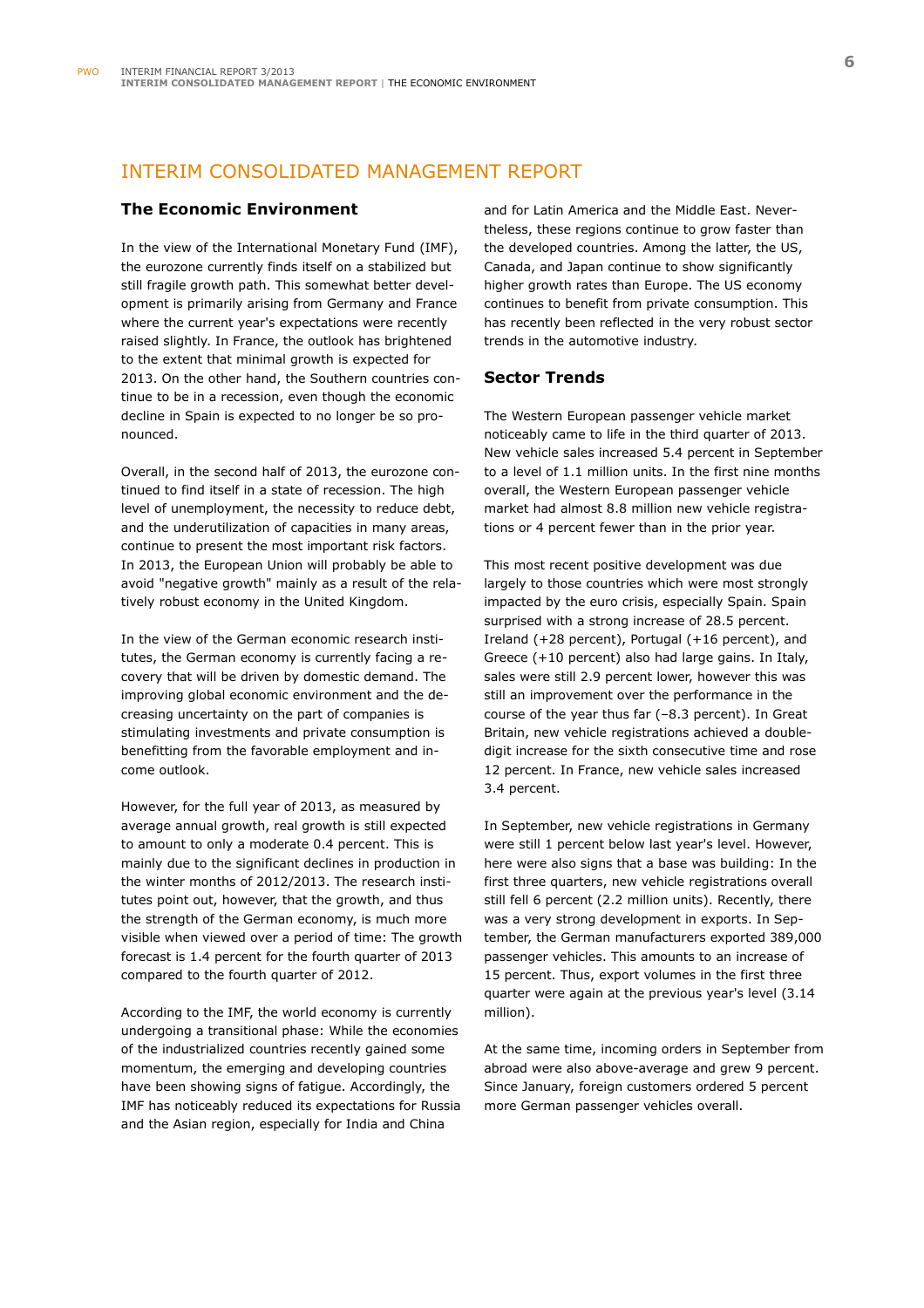Driven by the favorable export environment, German passenger car manufacturers further increased their production in Germany. At 515,200 passenger cars, 14 percent more passenger cars were produced in September as in the same month of the previous year. Hence, production since the start of the year is back at the previous year's level.

The new EU countries are also clearly showing a turnaround in the trend: Here, demand for passenger cars in September rose nearly 6 percent, while the ninemonth period still showed a decline of a good 3 percent. Recently, there were double-digit growth rates in new passenger registrations in Hungary (+32 percent), Bulgaria (+16 percent), Slovenia (+24 percent), Latvia (+26 percent), and Poland (+15 percent) among others.

On the global automotive market, the Chinese passenger car market continued to demonstrate high momentum and recently even showed a tendency to increase. In September, around 1.5 million units were sold or 29 percent more than in the comparable month of the prior year. In the nine-month period, a volume of 11.6 million vehicles was achieved for an increase of 21 percent. The market share of German brands in China amounted to almost 22 percent.

In September, the US market came in a little weaker, as expected, due to calendar effects. The strongselling "Labor Day" weekend was still included in the August figures and, in addition, September had two fewer selling days as the same month in the previous year. Light vehicle sales (passenger cars and light trucks) fell by 4 percent to 1.1 million units. Therefore, better comparisons are delivered by the combined months of August and September. At 2.6 million units, these came in at around 7 percent higher than in the previous year. In the first three quarters of the year, the US market increased 8 percent to over 11.7 million light vehicles.

The Japanese passenger car market managed to significantly improve its number of new registrations. Unit sales here rose 18 percent. In the nine-month period however, new vehicle registrations of 3.5 million units were still 5 percent below last year's level.

In September, the decline in the Russian light vehicle market was significantly lower than in the previous months: With a total of 246,900 new vehicles, light vehicle sales were 5 percent below those of the prior year. From January until September 2013, the Russian market slipped nearly 7 percent – a total of around 2 million light vehicles were sold.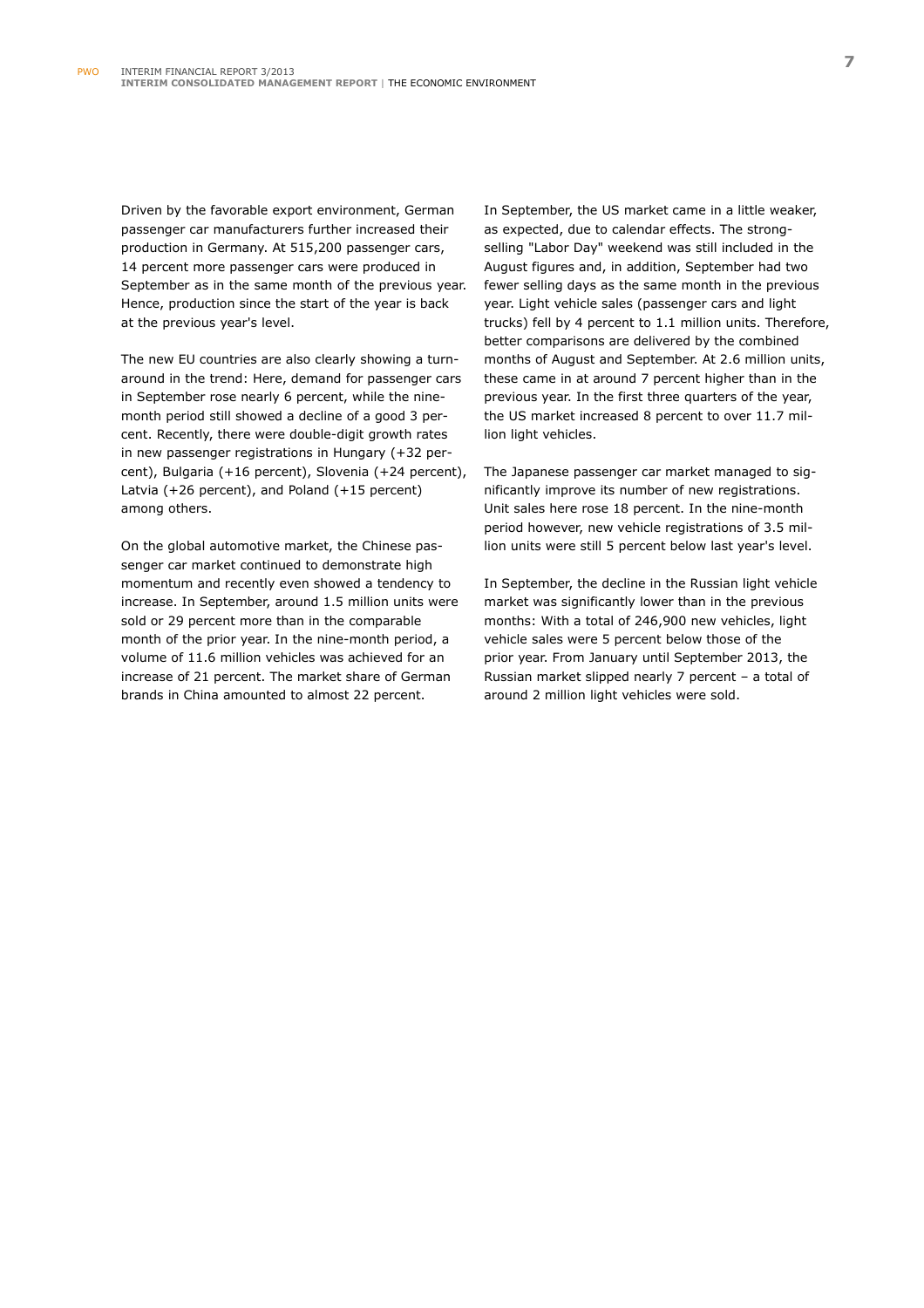#### **Positive development also seen in the summer months**

In the third quarter, which due to the vacation season is typically one of the weaker quarters of the fiscal year, we raised our revenues versus the prior year by 2.5 percent to EUR 93.0 million (p/y: EUR 90.7 million). Total output remained at the previous year's level and amounted to EUR 94.2 million (p/y: EUR 94.1 million). Following the high growth in inventories in the first-half, we have started to reduce the inventory level through invoicing, as announced earlier.

Despite this rather subdued growth in revenues and total output, the EBIT still increased a disproportional 8.2 percent to EUR 4.7 million (p/y: EUR 4.4 million) and the EBIT margin expanded to 5.0 percent (p/y: 4.6 percent).

Particularly pleasing was the development in the material expense ratio which we managed to lower once again to 52.5 percent (p/y: 55.3 percent). Here, the initiation of a reduction in inventories (see also the corresponding comments on the balance sheet) and the further stabilization of the processes in China and Mexico had a positive impact and allowed for a marked reduction in the expense ratios at these locations.

On the contrary, the rise in the staff costs ratio to 27.7 percent (p/y: 26.0 percent) was a burden. With the increase in the depreciation and amortization ratio to 5.6 percent (p/y: 5.0 percent), the development of the year thus far had continued. This is a result of the high investments in the prior years.

The low interest rate environment continued to have a further positive impact on our financial expenses: Expiring interest rate commitments in the loan portfolio can frequently be refinanced at a lower rate. Accordingly, financial expenses declined compared to the prior year.

The Group's tax burden continued to benefit from the improved profitability of our foreign locations to the extent that income taxes in the reporting quarter dropped to EUR 0.7 million (p/y: EUR 1.0 million).

Overall, net income for the period in the third quarter of the current fiscal year increased 48.7 percent to EUR 2.6 million (p/y: EUR 1.7 million). Earnings per share improved to EUR 0.82 (p/y: EUR 0.55).

The factors presented which had impacted the development of the third quarter of 2013 largely also applied to the nine-month period. Revenues and total output rose 5.6 percent to EUR 284.7 million (p/y: EUR 269.4 million) and 5.7 percent to EUR 292.3 million (p/y: EUR 276.5 million), respectively. EBIT increased 3.9 percent to EUR 15.8 million (p/y: EUR 15.2 million). At 5.4 percent, the EBIT margin still remained slightly below the previous year's level of 5.5 percent.

Financial expenses also declined in the nine-month period, namely to EUR 4.4 million (p/y: EUR 4.9 million). The tax burden also declined relative to the previous year. Accordingly, the rise in net income for the period was considerably stronger than the rise in EBIT. At EUR 8.6 million (p/y: EUR 7.0 million), it exceeded the previous year's level by 22.2 percent. Earnings per share increased to EUR 2.74 (p/y: EUR 2.49).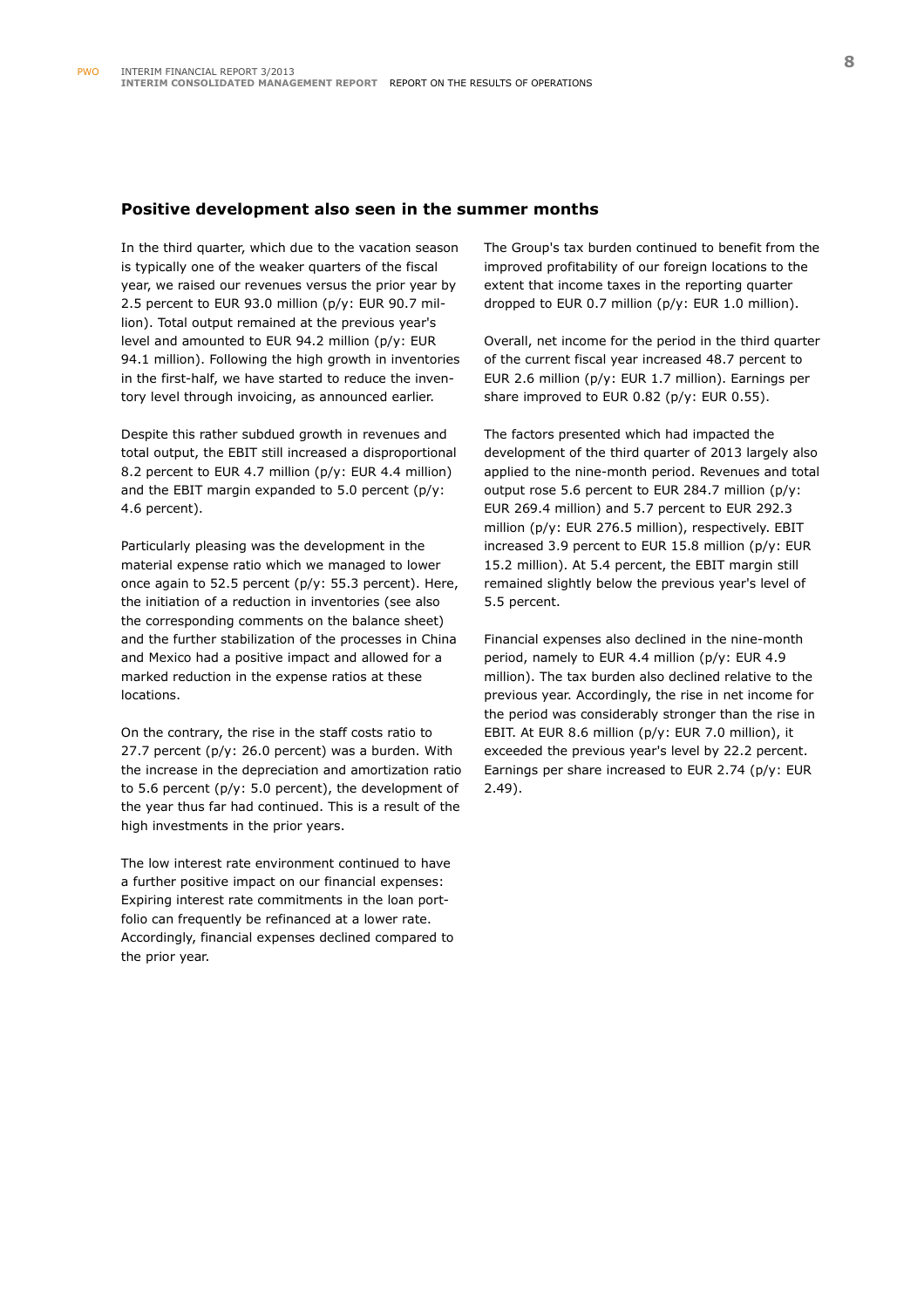#### **International locations support PWO Group's development**

As already seen in the course of the year thus far, the development of our individual locations has varied greatly in this reporting quarter as well.

At our home location of Oberkirch, which comprises the Germany segment, revenues and total output only increased slightly in the nine-month period to EUR 189.7 million (p/y: EUR 187.6 million) and to EUR 195.2 million (p/y: EUR 191.0 million), respectively. The EBIT declined to EUR 10.2 million (p/y: EUR 13.5 million). In the reporting quarter, the decline in EBIT in comparison to the prior year was greatly limited.

Currently, the Oberkirch location is being burdened by the weakness in the European automotive market, high energy costs, as well as rising staff costs largely resulting from collective wage agreements. Start-ups and ramp-ups of series productions, the invoicing of inventories in the further course of the year, and measures for improved efficiency are already having an effect. Still, we are not satisfied with the alleviation achieved thus far. Therefore, measures for improvement were accelerated once again.

The revenues of our Czech Republic location, which forms the Rest of Europe segment, grew to EUR 33.9 million in the nine-month period of 2013 (p/y: EUR 27.8 million). Total output increased to EUR 34.0 million (p/y: EUR 29.9 million) and EBIT rose to EUR 4.2 million (p/y: EUR 2.4 million).

The very favorable development of the Czech location resulted from both the series business as well as the tool business. In the meantime, this location employs stable processes at a very high level.

Although we still do not expect the margin level of the nine-month period to be the average for the 2013

fiscal year, we do expect the Czech Republic location to achieve a very positive result overall.

The NAFTA Area segment combines our two locations, Canada and Mexico. Revenues in this segment grew strongly in the nine-month period to EUR 67.2 million (p/y: EUR 60.5 million), and total output rose to EUR 69.1 million (p/y: EUR 61.3 million). The EBIT increased considerably to EUR 2.8 million (p/y: EUR 1.1 million).

In the third quarter of 2013, revenues, total output, and EBIT were below the level of the second quarter of 2013 due to the interim holiday-related pause in operations. Our expectations have not changed with regard to the development of both of these locations. In Canada, we expect a very favorable EBIT for the year as a whole. The Mexican location should reach an EBIT slightly above break-even.

Our Chinese location, which forms the Asia segment, continues to successively ramp up production. In the nine-month period, revenues more than doubled to EUR 8.9 million (p/y: EUR 4.2 million). Total output rose to EUR 9.1 million (p/y: EUR 5.0 million).

At EUR –1.6 million (p/y: EUR –1.8 million), the loss at the EBIT level remained nearly unchanged. Nevertheless, we are approaching a level of revenues which will allow for a significant improvement. This was also be supported by the first visible revenues from tool sales, which we still expect in this fiscal year. Therefore, we are assuming that EBIT will break even in the fourth quarter of 2013 and aim to achieve a break even in EBIT on average for the year in the next fiscal year.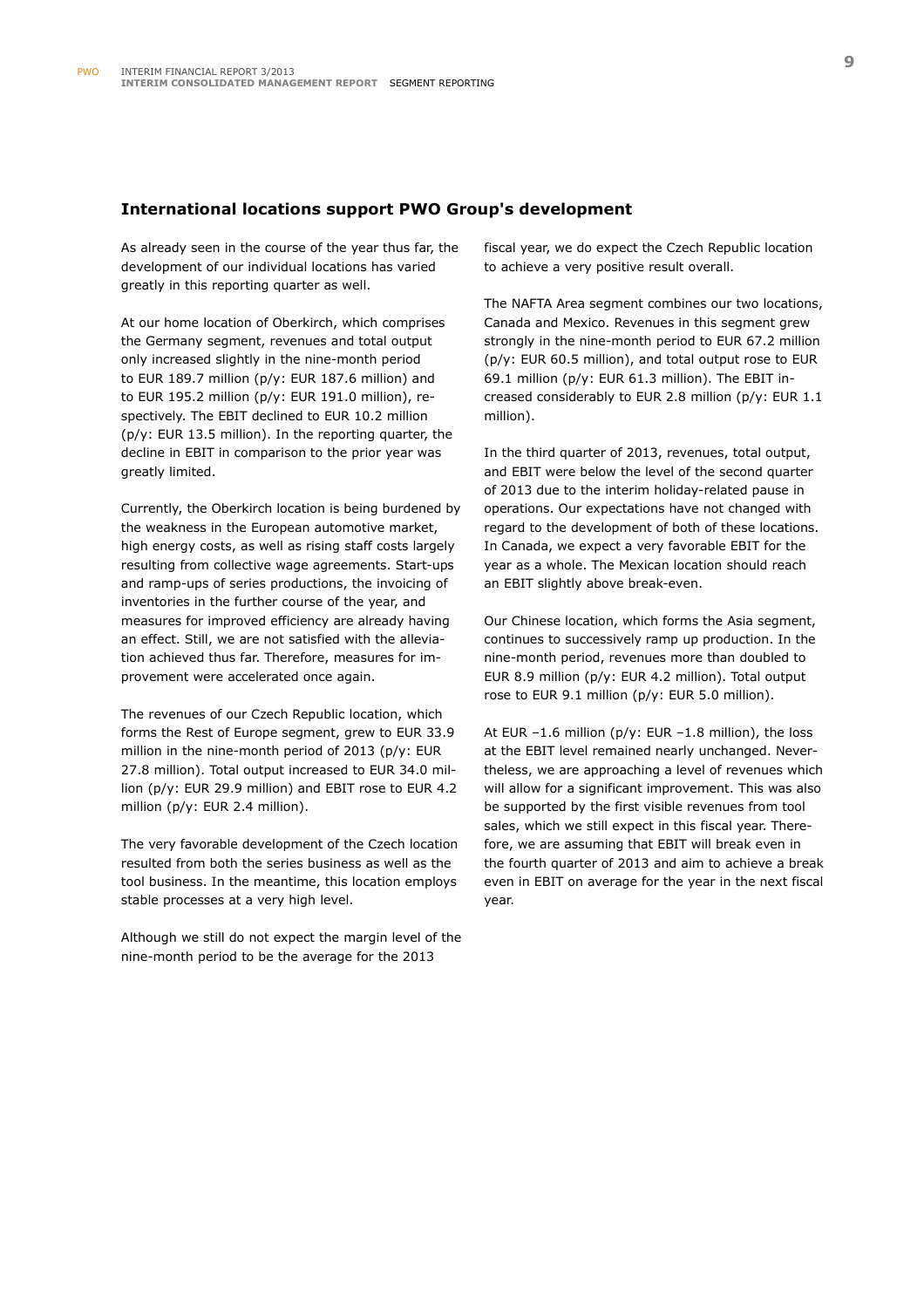### **Positive free cash flow of EUR 6.1 million in the third quarter of 2013**

As was already the case in the half-year 2013 interim financial report, the following discussions are based on a comparison of the balance sheet as at September 30, 2013 with the adjusted figures of December 31, 2012. The retroactive changes made in the balance sheet as at the start of 2013 due to the revision of IAS 19 are presented in the notes of this interim financial report.

In the course of the current fiscal year, the balance sheet and cash flow developed increasingly positive, as stated earlier. In the third quarter, many of the measures initiated for reducing the level of invested capital in current assets had already had a significant impact. We expect further positive effects in the fourth quarter.

Total assets as compared to December 31, 2012 still grew significantly to EUR 299.0 million after EUR 279.3 million. However, in the course of the third quarter, total assets remained for the most part at the level at the start of the quarter of EUR 300.5 million. While non-current assets continued to rise in the course of the quarter due to on-going investment, inventories declined slightly and receivables and other assets could be visibly reduced.

Shareholder's equity increased as a result of the favorable development of net income for the period not only in the course of the quarter but also in the nine-month period. Trade payables were also above both the level at the start of the quarter and the level at the start of the year.

Thus, a noticeable improvement in the balance sheet ratios was achieved in the quarter. The equity ratio rose to 33.2 percent at the quarter's end after 32.2 percent at the start of the quarter (adjusted December 31, 2012: 34.1 percent).

Net debt declined to EUR 103.4 million after EUR 106.4 million (December 31, 2012: EUR 90.5 million). Gearing (net debt in percentage of equity) could be reduced to 104 percent after 110 percent (adjusted December 31, 2012: 95 percent).

Free cash flow profited significantly from this development and thus showed a positive tendency in the course of the entire reporting year.

Cash flow from operating activities in the nine-month period amounted to EUR 16.2 million (p/y: EUR 8.8 million) and therefore significantly exceeded the prior year's level. Net income for the period, depreciation of property, plant, and equipment and a EUR 7.0 million change in current liabilities had a particularly positive impact here, whereas a EUR 19.7 million change in current assets put a burden on cash flow.

Cash flow from investment activities amounted to EUR –16.4 million (p/y: EUR –23.5 million) in the reporting period and was therefore not only considerably below the previous year's level but also below the EUR 22.1 million of investment shown in the segment reporting. The investments in the reporting period are discussed in a separate section of this interim financial report.

Hence, in the first nine months of 2013, free cash flow after interest paid and received amounted to EUR –3.4 million (p/y: EUR –18.0 million). In the third quarter, positive free cash flow of EUR 6.1 million was achieved.

The cash outflow for dividend payments was EUR 5.0 million (p/y: EUR 3.5 million) in the nine-month period. On balance, cash outflows for the repayment of borrowings amounted to EUR 2.2 million (p/y: EUR 7.8 million). Thus, the net change in cash and cash equivalents was EUR –10.6 million in the nine-month period. In the previous year, this amount had totaled EUR –7.4 million and included the net proceeds of EUR 22.1 million from the capital increase in May 2012.

As already mentioned, we continue to expect a further decline in the level of invested capital in the fourth quarter so that the burden on cash flow will be minimized. Generally, we aim to generate the necessary funds for our planned growth and fiscal year 2013 investment from the current cash flow of the year as much as possible in order to limit the expansion of net debt.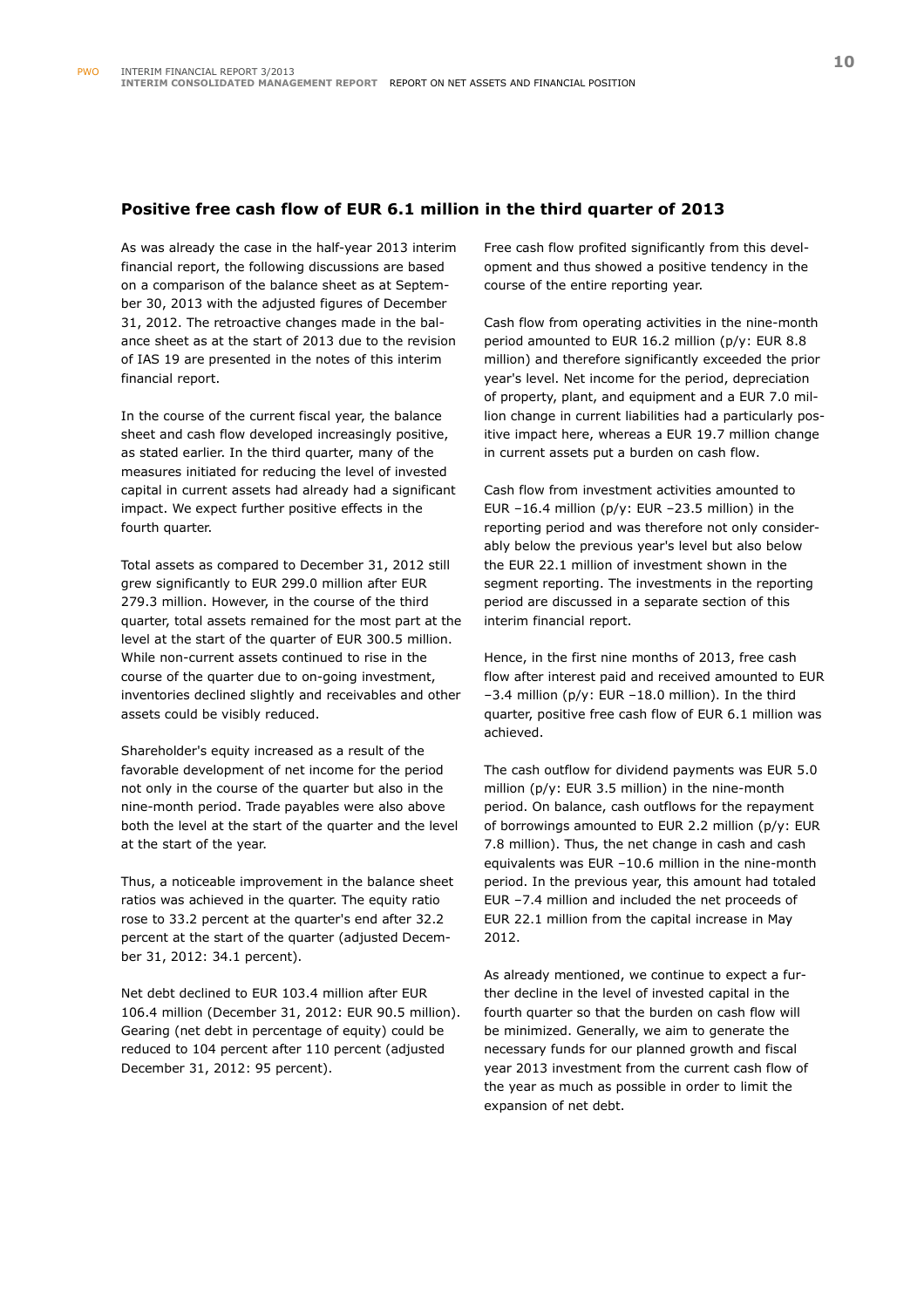#### **Brisk new business in the first nine months of 2013**

The positive development in new business in the first six months of 2013 also continued on into the reporting quarter. In the nine-month period, we acquired contracts for new series productions with a lifetime volume of over EUR 285 million. The corresponding tool sales amount to an additional around EUR 23 million.

Beyond the major contract for electric engine housings already communicated in the half-year report, the new contracts in the first nine months are spread across our entire product range so that we will continue to have a well-diversified order structure in the future.

The new contracts typically have a lifetime of five to eight years. They will largely start in 2014/2015 and will support our growth in the upcoming years. These contracts relate to all five production locations and will contribute to securing their future utilization and growth.

What can be positively highlighted are the encouraging volumes of new series productions in China. Our previous efforts at establishing our location there are now beginning to successively pay off.

A key requirement of many contracts will be the increasing use of lightweight construction for weight reduction and avoiding  $CO<sub>2</sub>$  emissions. More than half of the new business volume in the first nine months was comprised of components with lightweight construction. This also included an order for the delivery of components for air suspension systems for Tesla, the American electric-vehicle pioneer.

Overall, we are optimistic that our new business volume in 2013 will exceed the previous year's level. In 2012, we received series orders of EUR 350 million in connection with tool volumes of EUR 25 million.

### **Investments**

As presented in the segment reporting in the notes, investments in the nine-month period of 2013 amounted to EUR 22.1 million (p/y: EUR 29.9 million).

Following the comparatively low volume of investments carried out in the second quarter, investments of EUR 11.2 million (p/y: EUR 9.6 million) were realized in the reporting quarter. New investment projects in preparation for future growth were carried out at several of our locations in the third quarter.

We have started building expansions at our German location. In addition, one focus was the new cogeneration plant which we put into operation in order to optimize electricity costs and to generate sustainable energy. Other volumes were allotted to production facilities, among others. A total of EUR 11.9 million (p/y: EUR 14.4 million)

was invested in the German location in the nine-month period of the current fiscal year.

In the third quarter, we were able to purchase an additional plot of land at the Czech locations and thus close a gap between the existing properties. With the future expansions planned, we can now build an optimal internal logistics system along the value chain. In total, we have invested EUR 2.4 million (p/y: EUR 4.7 million) in the Czech Republic in the first nine months of 2013.

At EUR 5.3 million (p/y: EUR 5.4 million), investment volume at the two NAFTA Area locations remained at the previous year's level in the reporting period. In Canada, the focus in the reporting quarter was on expanding production facilities and preparing for the expansion of the logistics center. In Mexico on the other hand, the construction of a logistics and production building had begun. In addition, we proceeded with an investment in a new 1,250 ton press.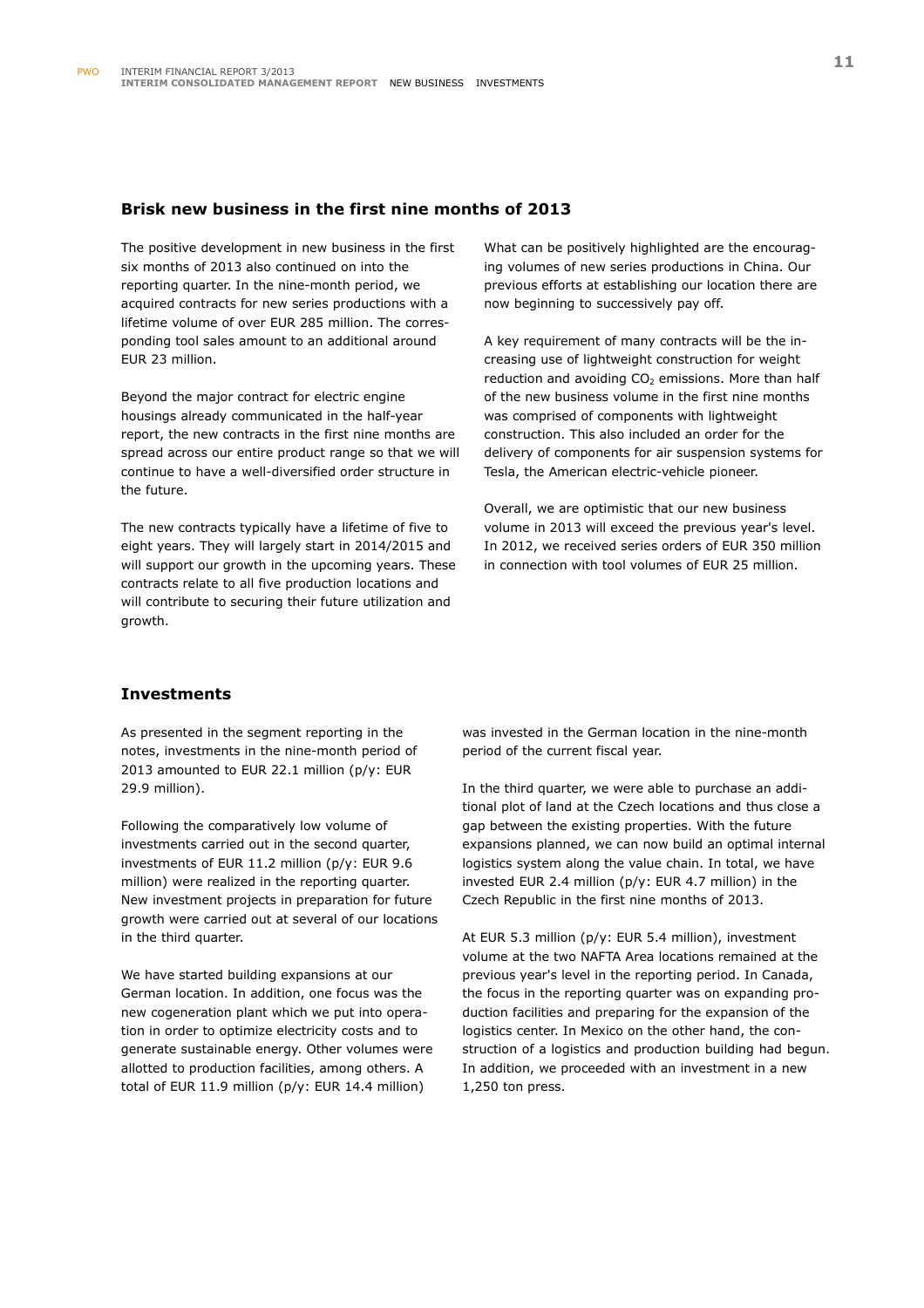At our Chinese location, further investments in our production facilities were made in the third quarter of 2013 via the purchase of a laser welding system and a 600-ton press. In the first nine months of 2013, total investments in China amounted to EUR 2.6 million (EUR 5.5 million).

The Group's investment budget envisaged for fiscal year 2013 is now around EUR 32 million.

### **Number of employees increases in the Group**

The number of employees increased in the course of the reporting quarter in both the Group as well as in the individual locations. In line with their strong growth, most of the international locations reported higher growth than Oberkirch.

The number of employees in the PWO Group, including temporary employees, grew 2.6 percent to 3,144 by the end of the third quarter after 3,063 as at June 30, 2013. The number of trainees included in this figure increased to 175 with the start of the new training year after 143 at the end of the six-month period. In the current fiscal year, we will provide 51 young people with new trainee positions once again in Oberkirch alone.

At the German location, the number of employees at the end of September increased 1.6 percent to 1,578 after 1,553 at the end of June. In Canada, the number employed was adjusted only slightly to 285 after 284.

In the Czech Republic, the number of employees grew 3.4 percent to 429 after 415. At +14.2 percent from 212 to 242, the Chinese locations showed the strongest increase in the number of employees.

Following a scheduled reduction in the second quarter, the number of employees in Mexico rose again but only to a limited extent from 599 to 610. Thus, we are still below the level seen at the end of the first quarter.

There are no significant changes planned overall in the number of employment positions in the Group for the remainder of fiscal year 2013.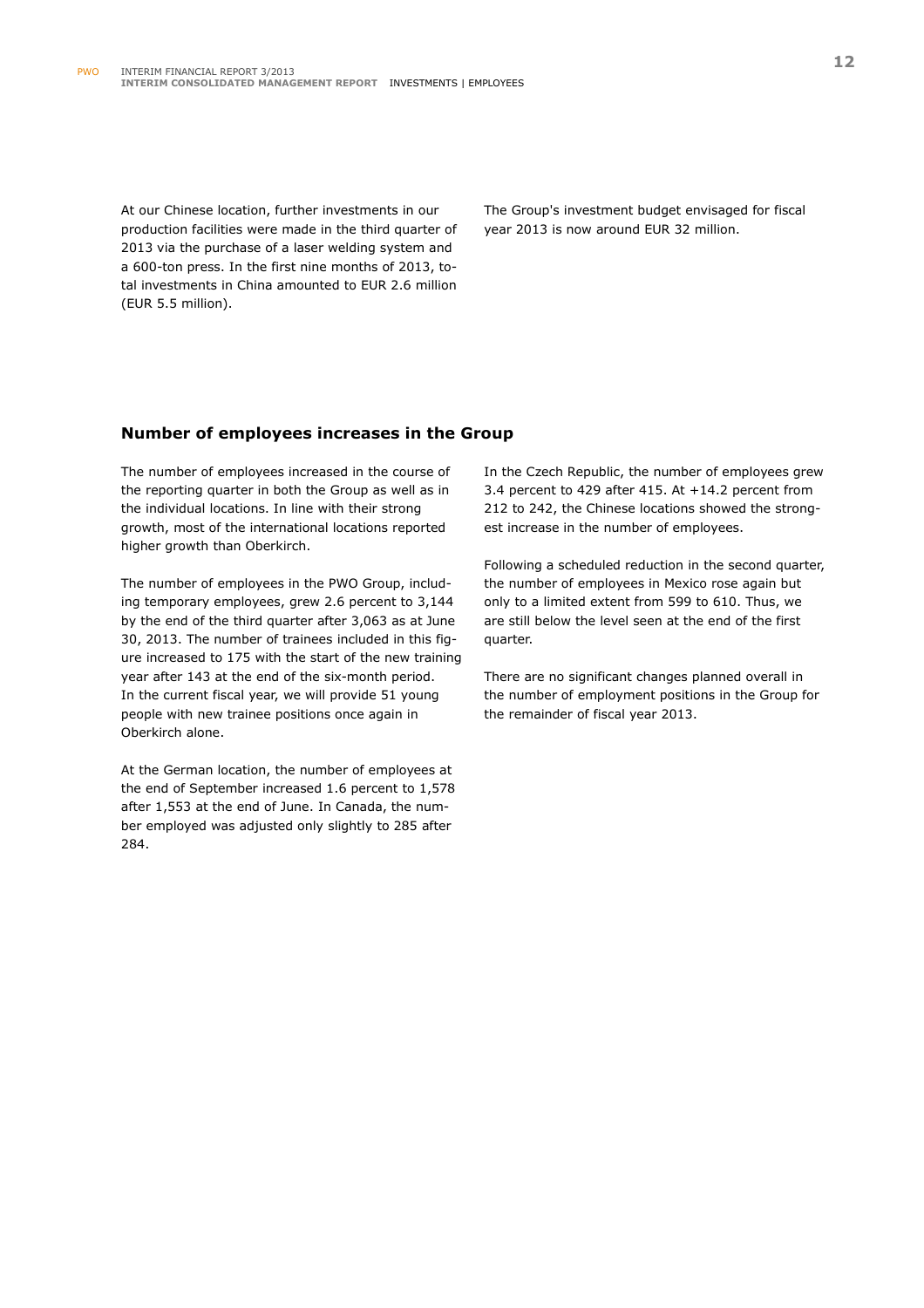#### **Opportunities and Risks**

The opportunities and risks described in the 2012 Annual Report continue to apply to the development of the PWO Group and its segments. No new risks have arisen.

Despite the recent recovery tendencies in parts of Europe and the improvements in the global economy expected by economic observers, the overall macroeconomic risks continue to remain high. In particular, the sustained high unemployment in a majority of European countries and the restrictive fiscal policy needed to reduce debt, impose a burden on consumers and dampen consumer sentiment.

Against this background, the recent upturn in the European car market is a welcome development. Nevertheless, this upturn is still on shaky ground. Therefore, a sustainable turnaround would need a conformation in the near future. In the view of the VDA, the stabilization in Western Europe is also not automatic, but a strenuous path.

Nevertheless, against the backdrop of the improved development in the global automotive market since the beginning of the second half of the year, the VDA appears to be cautiously optimistic: With regard to the development in the global automotive market, the association has slightly increased its 2013 forecast in September. It now expects sales of more than 71 million passenger vehicles after previously expecting 70.5 million units. This would represent an increase of about 3 percent.

Especially the business in the U.S. is developing stronger than expected. Accordingly, the sales forecast for light vehicles was revised upwards: Whereas the VDA had previously forecasted an increase of just over 5 percent, it now expects an increase of 7 percent to 15.5 million units. However, the association had made these predictions before the positive figures in September so that a further upward correction seems possible. This is particularly due to the development in the Chinese market which has recently accelerated significantly once again.

In September, the VDA was still cautious with regard to the German automotive market. For the full year of 2013, a decrease in domestic registrations of 6 percent to 2.9 million units was forecasted. At nearly 4.2 million units, exports are expected to remain at the previous year's level and production of –1 per cent should amount to a volume of 5.35 million vehicles. Given recent developments, this forecast may also be revised upwards. Since the summer, the order books of the domestic vehicle manufacturers have been showing signs of stabilization. Orders from abroad experienced a particularly strong increase in September.

In light of the positive development in our key foreign markets – the US and China –, the growing momentum in the exports of the German manufacturers, and a stabilization of the situation in Europe, we see considerably more opportunities than risks for the PWO Group despite the economic uncertainties mentioned. Recent developments such as the accelerating trend towards fuel and  $CO<sub>2</sub>$ -reducing lightweight construction offer us additional opportunities to pursue aboveaverage growth. This is impressively supported by the PWO Group's continuing good order situation.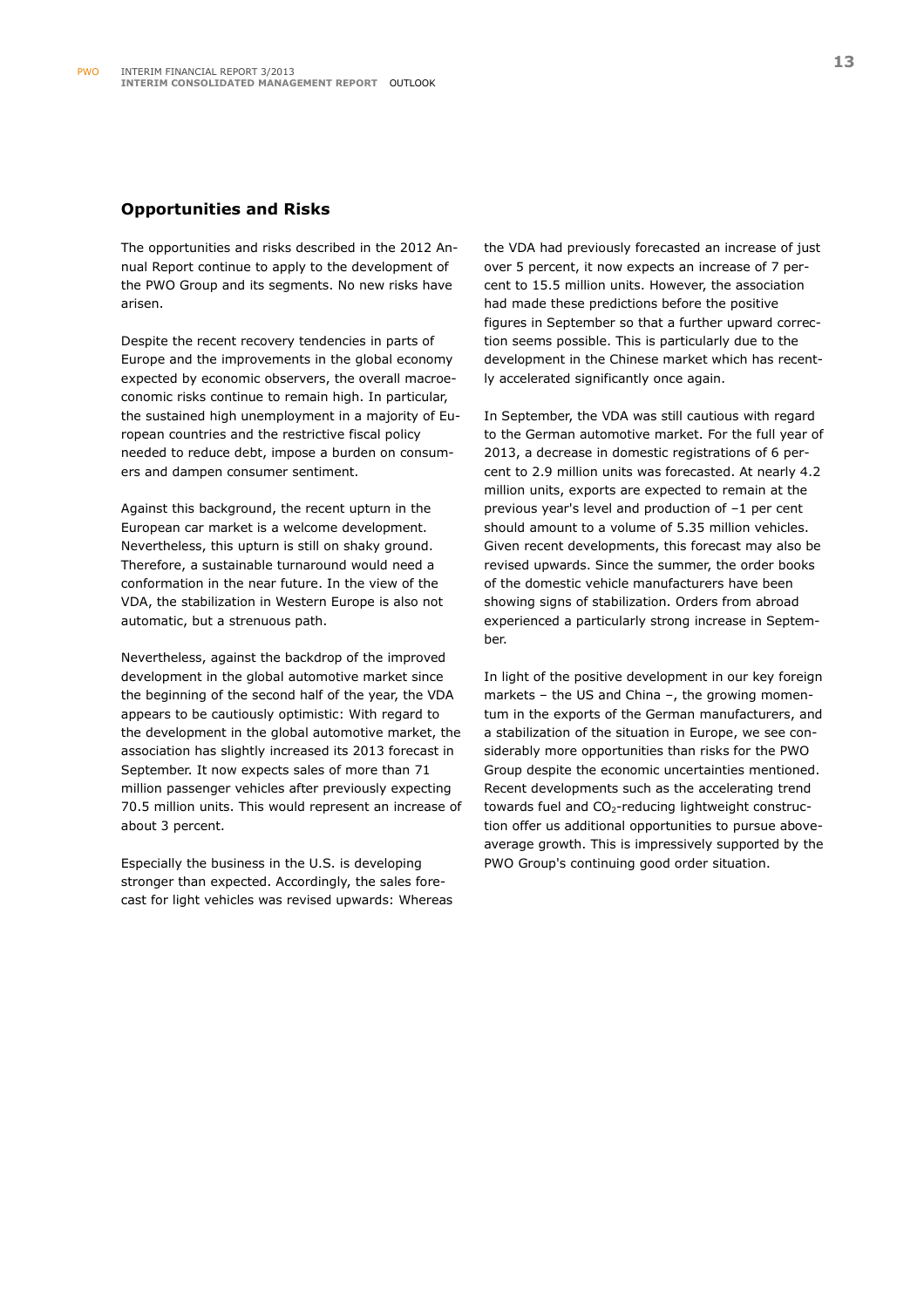#### **Forecasts for 2013 confirmed**

The development of revenues and earnings in the nine-month time period underlines our plans for the full year of 2013. We are confident that this positive development will continue given the prospects for the global automotive industry, which have improved in the meantime, and despite the continuing difficult economic environment in Europe, not only in the final quarter but also in fiscal year 2014.

Therefore, we can remain by our forecast for 2013 of achieving an increase in revenues of about 8 percent to EUR 390 million and an EBIT of around EUR 23 million.

At the German Oberkirch location, we continue to expect an essentially stable development in revenues, and an EBIT which will not reach the previous year's level due to the factors discussed in the report on segment development.

Our foreign locations with higher-than-average revenues and earnings at the EBIT and net income level make a particular contribution to our success. The pioneering role continues to be filled by our now highly profitable location in the Czech Republic. Here, there are already signs of a continuation of this positive trend into the upcoming year.

The NAFTA locations are also expected to report significantly better results overall in comparison to the previous year. The extremely positive development in the first half of the year had already laid the groundwork for this development. The Canadian location will experience a distinct above-average increase in earnings.

Following the jump in revenues at our Mexican location in the previous year, the volumes reached at this location are expected to essentially consolidate. We are on a good path to improving this location's earnings strength, however further efforts are still necessary and are being implemented.

In China, series production revenues, which have already grown considerably in the meantime but which are still at a relatively low level compared to the rest of the Group, are expected to further increase substantially. Additional revenue and profit potential arises from the increased use of capacity in tool production for the Group as a whole. Overall, we expect to reach the break-even level in the fourth quarter of 2013.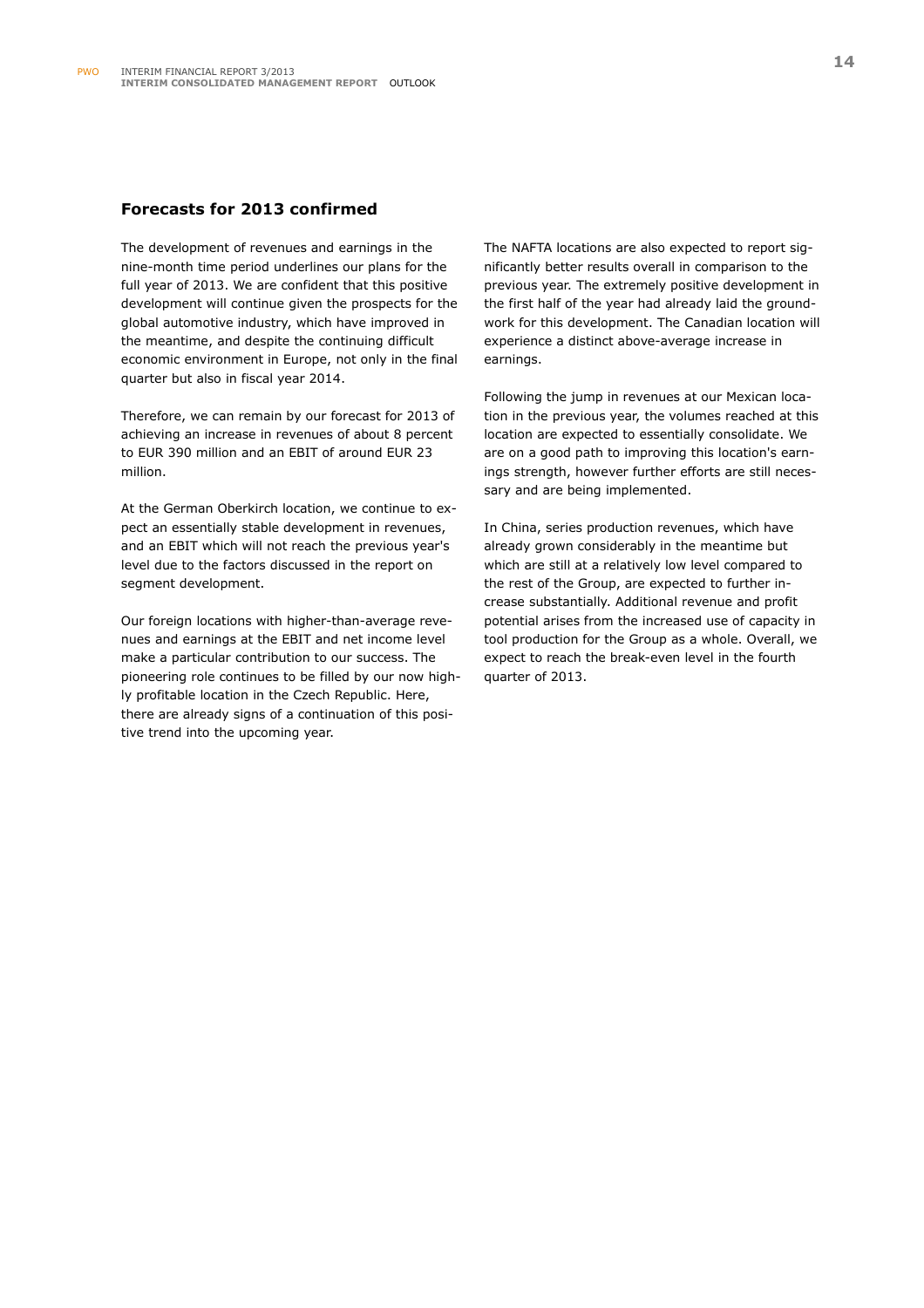## CONSOLIDATED INCOME STATEMENT

|                                                                                | 3rd Quarter 2013 |         | 3rd Quarter 2012 |         |
|--------------------------------------------------------------------------------|------------------|---------|------------------|---------|
|                                                                                | <b>EURK</b>      | % share | <b>EURK</b>      | % share |
| Revenue                                                                        | 93,005           | 98.7    | 90,723           | 96.4    |
| Change in finished goods and work-in-<br>progress / other own work capitalized | 1,231            | 1.3     | 3,418            | 3.6     |
| <b>Total output</b>                                                            | 94,236           | 100.0   | 94,141           | 100.0   |
|                                                                                |                  |         |                  |         |
| Other operating income                                                         | 723              | 0.8     | 884              | 0.9     |
| Cost of materials                                                              | 49,481           | 52.5    | 52,086           | 55.3    |
| Staff costs                                                                    | 26,072           | 27.7    | 24,494           | 26.0    |
| Depreciation and amortization                                                  | 5,250            | 5.6     | 4,718            | 5.0     |
| Other operating expenses                                                       | 9,446            | 10.0    | 9,374            | 10.0    |
| <b>EBIT</b>                                                                    | 4,710            | 5.0     | 4,353            | 4.6     |
|                                                                                |                  |         |                  |         |
| Financial expenses                                                             | 1,476            | 1.6     | 1,593            | 1.7     |
| <b>EBT</b>                                                                     | 3,234            | 3.4     | 2,760            | 2.9     |
|                                                                                |                  |         |                  |         |
| Income taxes                                                                   | 662              | 0.7     | 1,030            | 1.1     |
| Net income for the period                                                      | 2,572            | 2.7     | 1,730            | 1.8     |
|                                                                                |                  |         |                  |         |
| Earnings per share in EUR 1)                                                   | 0.82             |         | 0.55             |         |

 $1)$  The calculation of earnings per share is discussed on page 23.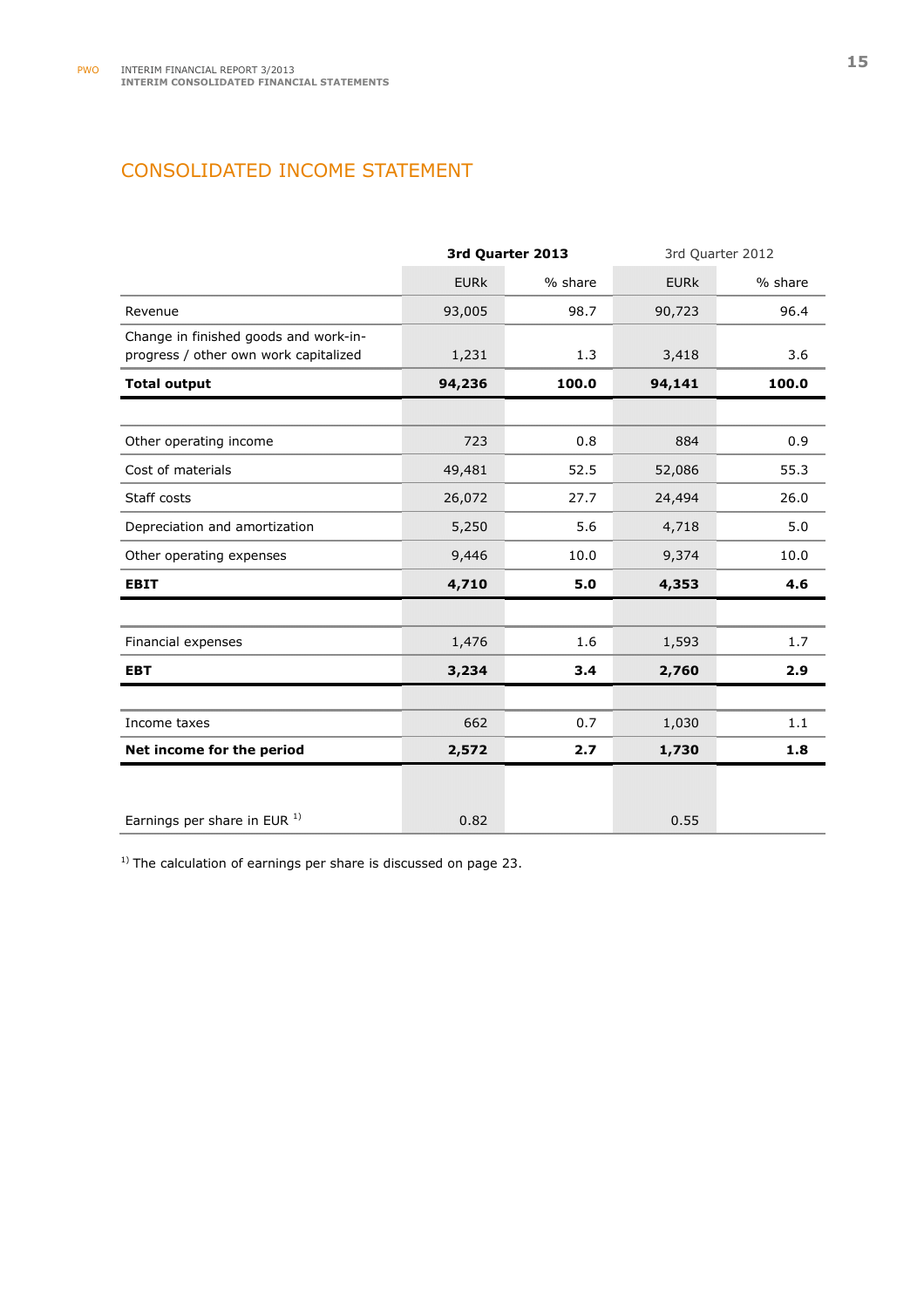## CONSOLIDATED INCOME STATEMENT

|                                                                                | <b>9 Months 2013</b> |         | 9 Months 2012 |         |
|--------------------------------------------------------------------------------|----------------------|---------|---------------|---------|
|                                                                                | <b>EURK</b>          | % share | <b>EURK</b>   | % share |
| Revenue                                                                        | 284,654              | 97.4    | 269,445       | 97.5    |
| Change in finished goods and work-in-<br>progress / other own work capitalized | 7,648                | 2.6     | 7,019         | 2.5     |
| <b>Total output</b>                                                            | 292,302              | 100.0   | 276,464       | 100.0   |
|                                                                                |                      |         |               |         |
| Other operating income                                                         | 2,944                | 1.0     | 3,473         | 1.2     |
| Cost of materials                                                              | 156,618              | 53.6    | 151,028       | 54.6    |
| Staff costs                                                                    | 79,564               | 27.2    | 74,136        | 26.8    |
| Depreciation and amortization                                                  | 15,726               | 5.4     | 13,066        | 4.7     |
| Other operating expenses                                                       | 27,584               | 9.4     | 26,549        | 9.6     |
| <b>EBIT</b>                                                                    | 15,754               | 5.4     | 15,158        | 5.5     |
|                                                                                |                      |         |               |         |
| Financial expenses                                                             | 4,377                | 1.5     | 4,873         | 1.8     |
| <b>EBT</b>                                                                     | 11,377               | 3.9     | 10,285        | 3.7     |
|                                                                                |                      |         |               |         |
| Income taxes                                                                   | 2,824                | 1.0     | 3,285         | 1.2     |
| Net income for the period                                                      | 8,553                | 2.9     | 7,000         | 2.5     |
|                                                                                |                      |         |               |         |
| Earnings per share in EUR 1)                                                   | 2,74                 |         | 2,49          |         |

 $1)$  The calculation of earnings per share is discussed on page 23.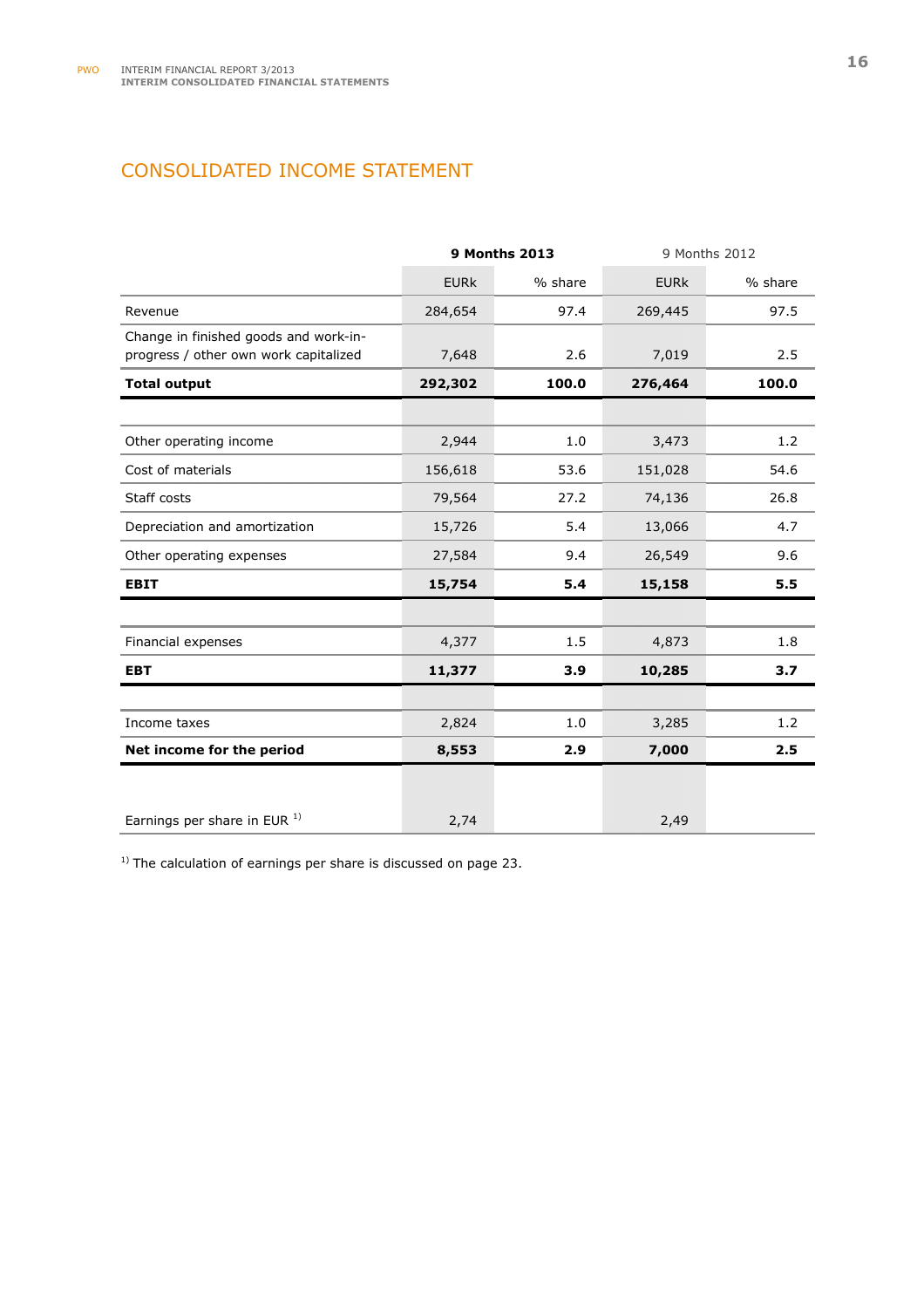## CONSOLIDATED STATEMENT OF COMPREHENSIVE INCOME

|                                             | Sep. 30, 2013 | Sep. 30, 2012 |
|---------------------------------------------|---------------|---------------|
|                                             | <b>EURK</b>   | <b>EURK</b>   |
| Net income for the period                   | 8,553         | 7,000         |
| Other comprehensive income                  |               |               |
| Derivative financial instruments            |               |               |
| Net gains from cash flow hedges             | 279           | 872           |
| Tax effect                                  | -89           | $-168$        |
| Unrealized gain s from derivative           |               |               |
| financial instruments                       | 190           | 704           |
|                                             |               |               |
| Currency translation                        | $-1,207$      | 974           |
| Actuarial gains/losses from defined benefit |               |               |
| pension plans <sup>1)</sup>                 | 1,488         | $-4,848$      |
| Other comprehensive income after tax        | 471           | $-3,170$      |
|                                             |               |               |
| Total comprehensive income after tax        | 9,024         | 3,830         |

<sup>1)</sup> Previous year figures have been restated due to the effects of IAS 19 (revised 2011) – Please see information in the notes on page 24.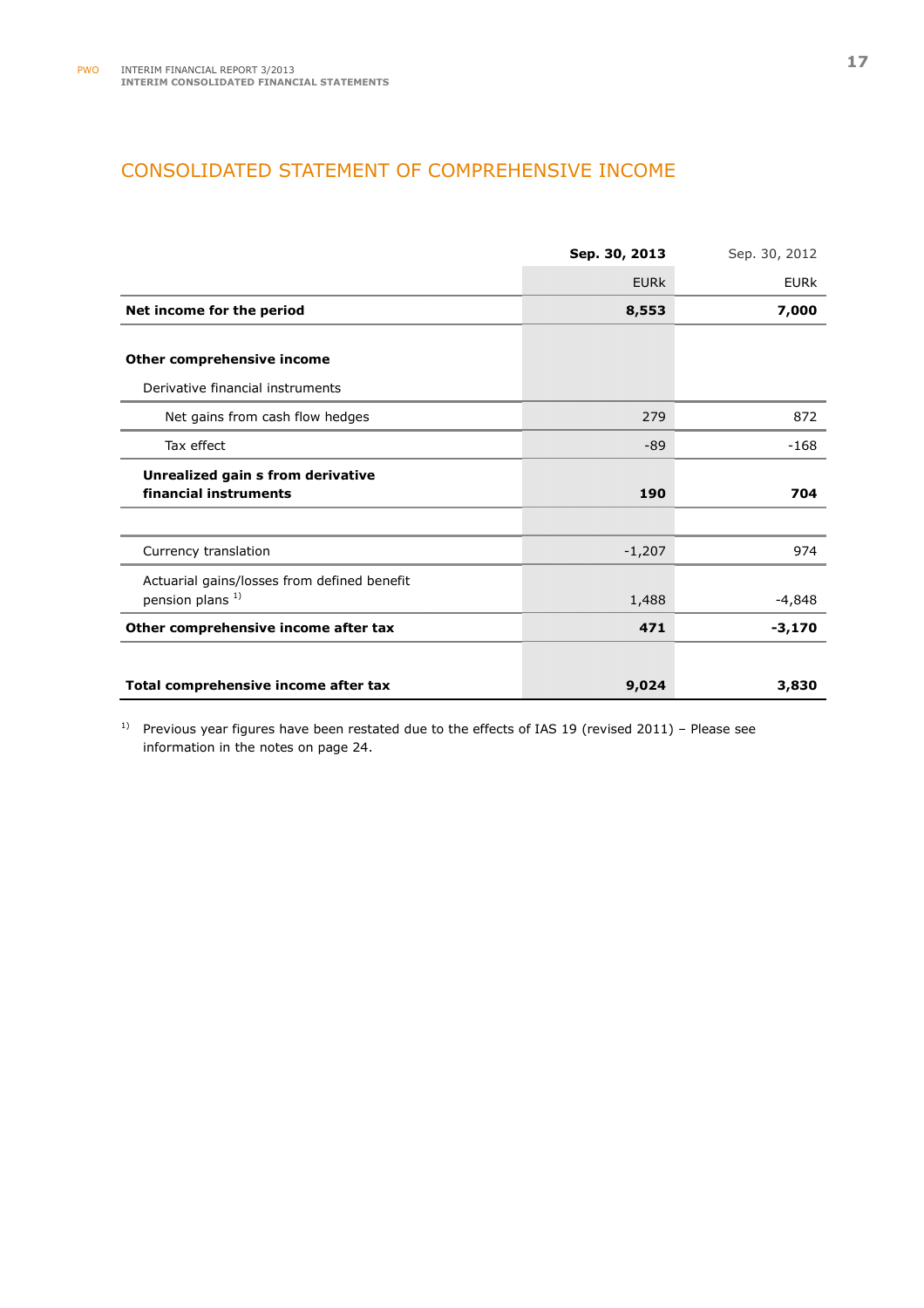## CONSOLIDATED BALANCE SHEET

| <b>ASSETS</b>                  | Sep. 30, 2013 | Dec. 31, 2012 |
|--------------------------------|---------------|---------------|
|                                | <b>EURK</b>   | <b>EURK</b>   |
| Property, plant, and equipment | 141,333       | 136,279       |
| Intangible assets              | 11,341        | 12,028        |
| Deferred tax assets $1$ )      | 6,609         | 6,611         |
| <b>Non-current assets</b>      | 159,283       | 154,918       |
| Inventories                    | 62,589        | 55,790        |
| Receivables and other assets   | 72,477        | 59,559        |
| Other financial assets         | 935           | 1,226         |
| Cash and cash equivalents      | 3,753         | 7,810         |
| <b>Current assets</b>          | 139,754       | 124,385       |
|                                |               |               |
| <b>Total assets</b>            | 299,037       | 279,303       |

| <b>EQUITY AND LIABILITIES</b>              | Sep. 30, 2013 | Dec. 31, 2012 |
|--------------------------------------------|---------------|---------------|
|                                            | <b>EURK</b>   | <b>EURK</b>   |
| Equity $1$ )                               | 99,172        | 95,148        |
| Interest-bearing borrowings                | 47,852        | 48,275        |
| Provisions for pensions <sup>1)</sup>      | 40,438        | 40,974        |
| Other provisions                           | 3,082         | 3,203         |
| Deferred tax liabilities                   | 753           | 868           |
| <b>Non-current liabilities</b>             | 92,125        | 93,320        |
| Current portion of provisions for pensions | 1,495         | 1,495         |
| Current portion of other provisions        | 1,770         | 1,743         |
| Trade payables and other liabilities       | 44,688        | 36,185        |
| Other financial liabilities                | 533           | 1,424         |
| Interest-bearing borrowings                | 59,254        | 49,988        |
| <b>Current liabilities</b>                 | 107,740       | 90,835        |
|                                            |               |               |
| <b>Total equity and liabilities</b>        | 299,037       | 279,303       |

<sup>1)</sup> Previous year figures have been restated due to the effects of IAS 19 (revised 2011) – Please see information in the notes on page 24.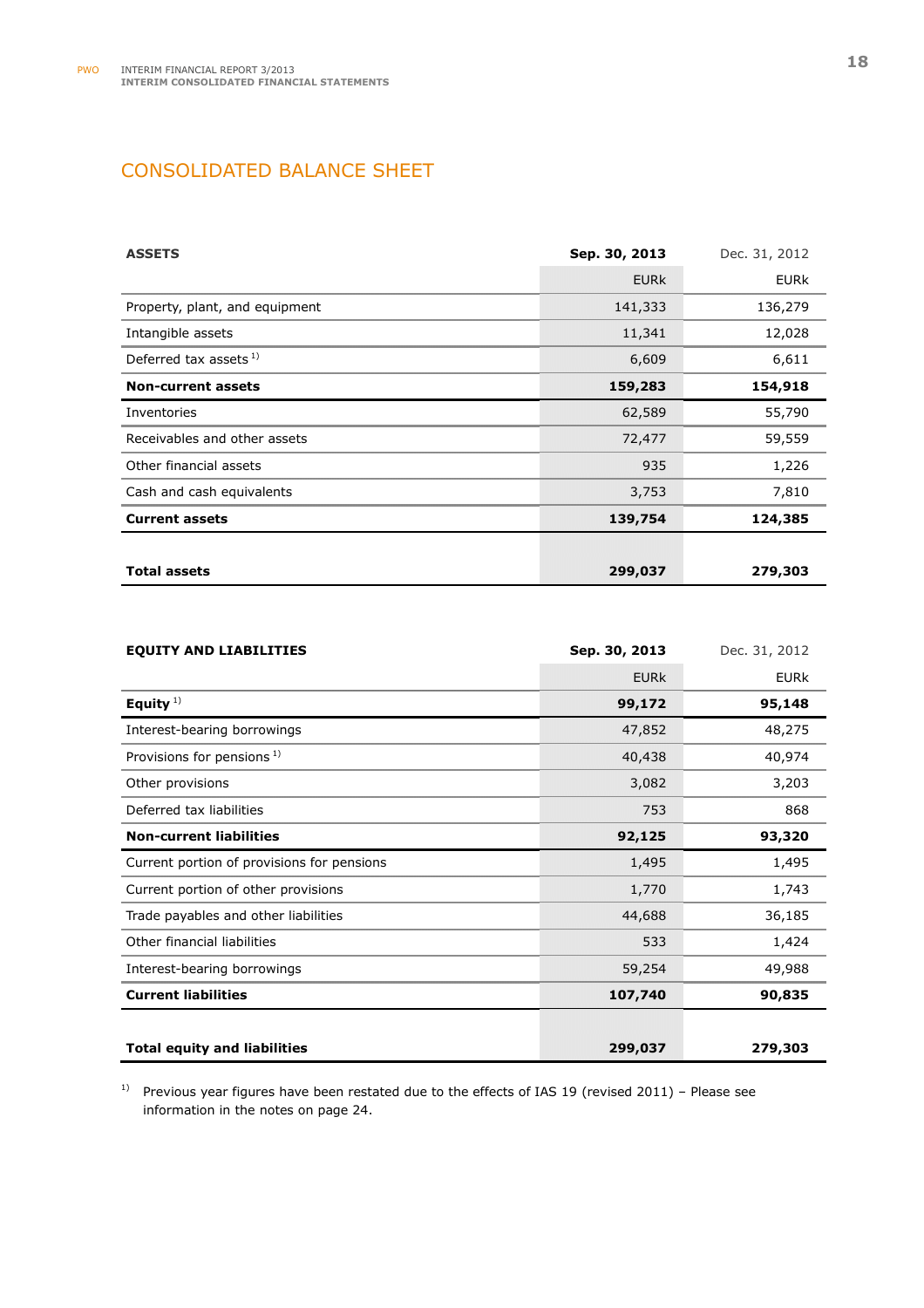## CONSOLIDATED STATEMENT OF CHANGES IN EQUITY

|                                        | <b>Equity attributable to PWO AG shareholders</b> |                     |                      |                                        |                            |                                      |                        |
|----------------------------------------|---------------------------------------------------|---------------------|----------------------|----------------------------------------|----------------------------|--------------------------------------|------------------------|
|                                        |                                                   |                     |                      |                                        | ognized directly in equity | Cumulative income and expenses rec-  |                        |
| <b>EURK</b>                            | Subscribed<br>capital                             | Capital<br>reserves | Retained<br>earnings | Currency<br>translation<br>differences | Cash flow<br>hedges        | Pension<br>obligations <sup>1)</sup> | <b>Total</b><br>equity |
| As at Jan. 1, 2013                     | 9,375                                             | 37,494              | 55,928               | 1,741                                  | 264                        | $-9,654$                             | 95,148                 |
| Net income for the<br>period           |                                                   |                     | 8,553                |                                        |                            |                                      | 8,553                  |
| Other comprehensive<br>income          |                                                   |                     |                      | $-1,207$                               | 190                        | 1,488                                | 471                    |
| <b>Total comprehen-</b><br>sive income | 9,375                                             | 37,494              | 64,481               | 534                                    | 454                        | $-8,166$                             | 104,172                |
| Dividend payment                       |                                                   |                     | $-5,000$             |                                        |                            |                                      | $-5,000$               |
| As at Sep. 30, 2013                    | 9,375                                             | 37,494              | 59,481               | 534                                    | 454                        | $-8,166$                             | 99,172                 |
|                                        |                                                   |                     |                      |                                        |                            |                                      |                        |
| As at Jan. 1, 2012                     | 7,500                                             | 17,155              | 49,269               | 1,739                                  | $-879$                     | $-4,666$                             | 70,118                 |
| Net income for the<br>period           |                                                   |                     | 7,000                |                                        |                            |                                      | 7,000                  |
| Other comprehensive<br>income          |                                                   |                     |                      | 974                                    | 704                        | $-4,848$                             | $-3,170$               |
| <b>Total comprehen-</b><br>sive income | 7,500                                             | 17,155              | 56,269               | 2,713                                  | $-175$                     | $-9,514$                             | 73,948                 |
| Capital increase                       | 1,875                                             | 20,339              |                      |                                        |                            |                                      | 22,214                 |
| Dividend payment                       |                                                   |                     | $-3,500$             |                                        |                            |                                      | $-3,500$               |
| As at Sep. 30, 2012                    | 9,375                                             | 37,494              | 52,769               | 2,713                                  | $-175$                     | $-9,514$                             | 92,662                 |

 $1)$  Previous year figures have been restated due to the effects of IAS 19 (revised 2011) – Please see information in the notes on page 24.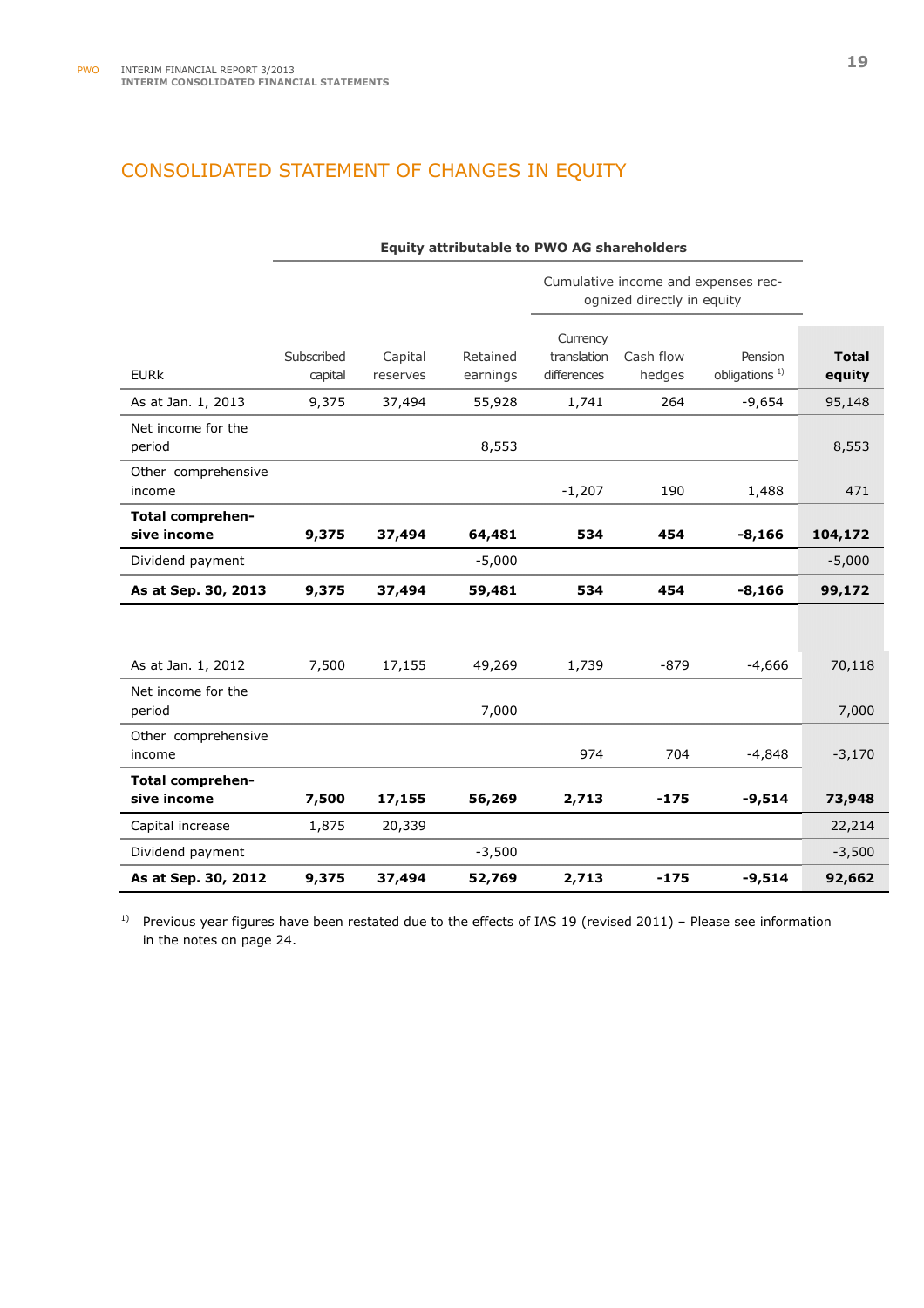## CONSOLIDATED STATEMENT OF CASH FLOWS

|                                                                           | Sep. 30, 2013 | Sep. 30, 2012 |
|---------------------------------------------------------------------------|---------------|---------------|
|                                                                           | <b>EURK</b>   | <b>EURK</b>   |
| Net income for the period                                                 | 8,553         | 7,000         |
| Depreciation of property, plant, and equipment, net of write-ups          | 15,726        | 13,066        |
| Income tax expense/refund                                                 | 2,824         | 3,285         |
| Interest income and expenses                                              | 4,377         | 4,873         |
| Change in current assets                                                  | $-19,679$     | $-23,851$     |
| Change in non-current liabilities (excluding interest-bearing borrowings) | 360           | $-406$        |
| Change in current liabilities (excluding interest-bearing borrowings)     | 6,966         | 6,908         |
| Income taxes paid                                                         | $-2,663$      | $-3,031$      |
| Other non-cash expenses/income                                            | -396          | 1,045         |
| Gain/loss on disposal of property, plant, and equipment                   | 112           | -50           |
| Cash flow from operating activities                                       | 16,180        | 8,839         |
|                                                                           |               |               |
| Proceeds from disposal of property, plant, and equipment                  | 538           | 220           |
| Payments for investments in property, plant, and equipment                | $-15,820$     | $-22,646$     |
| Payments for investments in intangible assets                             | $-1,078$      | $-1,078$      |
| Cash flow from investing activities                                       | $-16,360$     | $-23,504$     |
|                                                                           |               |               |
| Dividends paid                                                            | $-5,000$      | $-3,500$      |
| Proceeds from capital increase                                            | 0             | 22,813        |
| Transaction costs related to the capital increase                         | $\Omega$      | -832          |
| Interest paid                                                             | $-3,190$      | $-3,365$      |
| Interest received                                                         | 16            | 8             |
| Proceeds from borrowings                                                  | 19,453        | 20,885        |
| Repayment of borrowings                                                   | $-21,650$     | $-28,716$     |
| Cash flow from financing activities                                       | 10,371        | 7,293         |
|                                                                           |               |               |
| Net change in cash and cash equivalents                                   | $-10,551$     | $-7,372$      |
| Effect of exchange rates on cash and cash equivalents                     | 23            | $-29$         |
| Cash and cash equivalents as at January 1                                 | 2,664         | $-2,560$      |
| Cash and cash equivalents as at September 30                              | $-7,864$      | $-9,961$      |
|                                                                           |               |               |
| of which cash and cash equivalents                                        | 3,753         | 4,726         |
| of which bank borrowings due on demand                                    | $-11,617$     | $-14,687$     |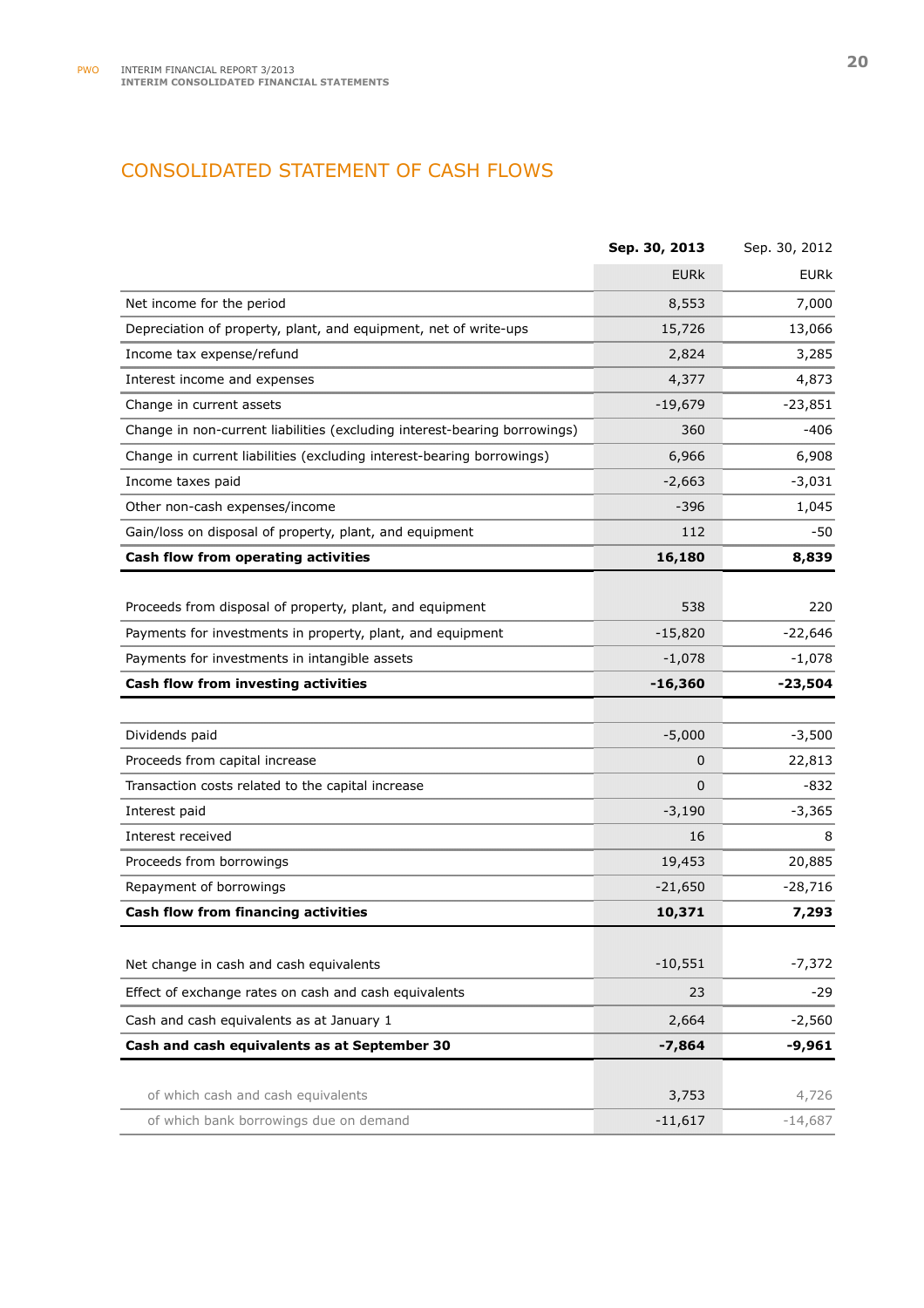## NOTES TO THE INTERIM CONSOLIDATED FINANCIAL STATEMENTS

#### **Accounting policies**

#### **Basis of presentation**

These condensed interim consolidated financial statements as at September 30, 2013 were prepared in accordance with IAS 34 "Interim Financial Reporting". They do not contain all of the information and disclosures required for consolidated financial statements at the end of the financial year, and should therefore be read in conjunction with the annual consolidated financial statements as of December 31, 2012. The interim consolidated financial statements and the interim management report are neither subject to an external audit nor to an auditor's review.

#### **Scope of consolidation**

The interim consolidated financial statements as at September 30, 2013 include six foreign companies that PWO AG controls either directly or indirectly. No changes have occurred to the scope of consolidation compared to December 31, 2012.

#### **Currency translation**

The interim consolidated financial statements are presented in euro, the functional currency of the parent company. The financial statements of the companies within the consolidated Group are prepared using foreign currencies which are translated according to the functional currency concept (IAS 21). Each company within the Group determines its own functional currency.

The items contained in the financial statements of the companies are measured using this functional currency. All balance sheet items of the foreign consolidated entity were translated into euro by applying the relevant mean rate of exchange at the balance sheet date. Expenses and income in the consolidated income statement were translated using the average exchange rate. Net income for the period from the translated income statement was transferred to the balance sheet. Differences are recognized directly in equity as a currency translation difference.

As of January 1, 2012, PWO Holding Co., Ltd., Hong Kong, China changed its functional currency from HKD to EUR as the underlying transactions have since predominantly been invoiced and paid in EUR.

The following exchange rates were used for currency translation purposes within the interim consolidated financial statements:

|            |      | <b>Closing rate</b>   | Average rate |        |
|------------|------|-----------------------|--------------|--------|
|            |      | 30/09/2013 30/09/2012 | 9M2013       | 9M2012 |
| CAD        | 1.39 | 1.27                  | 1.35         | 1.28   |
| <b>CNY</b> | 8.26 | 8.09                  | 8.12         | 8.11   |
| USD        | 1.35 | 1.29                  | 1.32         | 1.28   |

#### **Financial instruments**

Currency-related derivatives in the form of interestrate swaps, foreign exchange swaps, options, and foreign exchange forward contracts are carried at fair value both at the time of purchase and as part of subsequent measurement. In the case of derivative financial instruments which do not fulfill the criteria of a hedging transaction, gains or losses from changes in the fair value are reported immediately in profit or loss. Market value changes of derivative financial instruments used to hedge future cash flows (cash flow hedges) are recognized directly in equity in the amount of the effective share of equity, while the ineffective share is immediately recognized in profit or loss. When the hedged transaction takes place, the derivative is transferred from equity to profit and loss. The fair value of exchange-listed derivatives corresponds to the positive or negative market value. If no market values are available, these are calculated using recognized actuarial valuation models, e.g. discounted cash flow model or option price model.

#### **New and amended standards and interpretations**

The same accounting methods that were applied in the preparation of the consolidated financial statements as at December 31, 2012 were used in the preparation of the condensed interim consolidated financial statements. The following standards and interpretations that were applied as of January 1, 2013 form an exception to this basic principle: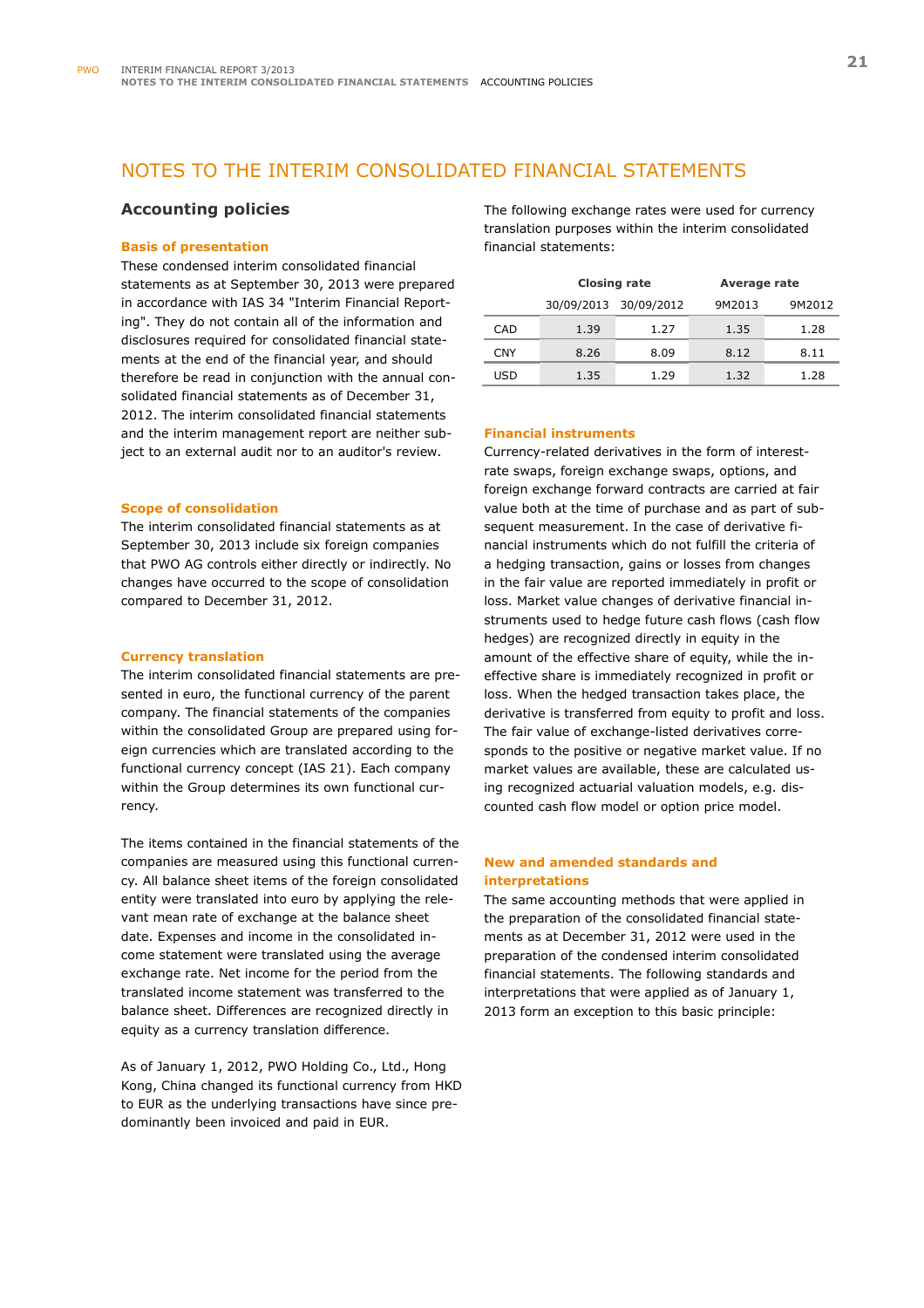## **Amendment of IAS 1** | **Presentation of**

**Components of Other Comprehensive Income**  The amendment of IAS 1 results in a change in the classification of components presented in the other comprehensive income. Components, which will be reclassified in the future to net income for the period (among others gains from the hedging of a net investment; differences from currency translation of foreign entities; gains/losses from cash flow hedges; and gains/losses from available-for-sale financial assets) are to be presented separately from the components that will not be reclassified (among others actuarial gains and losses from defined benefit pension plans and effects from the revaluation of land and buildings). The amendment only relates to the presentation and has no impact on the Group's net assets, financial position, or results of operations. The amendment must be applied for the first time to fiscal years beginning on or after July 1, 2012 and will be applied by the Group upon the first annual reporting following its entry into force.

### **Amendment of IAS 12** | **Income Taxes – Deferred Taxes: Realization of Underlying Assets**  The amendment includes a clarification with regards to the assessment of deferred taxes for real estate measured at fair value. The amendment introduces the refutable assumption that the realization of the carrying amount through a sale is generally decisive for the assessment of deferred taxes for real estate measured at fair value in accordance with IAS 40. For assets with an indefinite useful life, which are measured using the revaluation model according to IAS 16, the assessment of deferred taxes is generally to be assumed through sale. The amendment must be applied for the first time to fiscal years beginning on or after January 1, 2013. It has no impact on the Group's net assets, financial position, results of operations or on the Group's disclosures in the notes.

#### **IAS 19** | **Employee Benefits (amended)**

The IASB has comprehensively revised IAS 19. The adjustments range from fundamental changes, such as those concerning the determination of expected returns on plan assets and the abolition of the corridor method, to mere clarifications and reformulations. The amended standard will have an impact on the amount of the provision, which will in the future fully reflect the obligation. The actuarial gains and losses

will no longer be recognized on a pro-rata basis through profit or loss, but fully recognized in the period incurred within other comprehensive income. As the cumulative unrecognized actuarial losses amounted to EURk 13,404 (p/y: EURk 6,320) as at December 31, 2012, the legislative amendment had a material impact on the amount of the revaluation reserves, the amount of pension provisions, and on the amount of the total comprehensive income. The amendment had to be applied for the first time to fiscal years beginning on or after January 1, 2013. For reasons of comparability and in contrast to the consolidated financial statements of December 31, 2012, in this interim report the previous year's figures are presented as if the Group had already applied the IAS 19 amendments as of January 1, 2012.

### **IFRS 1** | **First-time Application of International Financial Reporting Standards – Severe Hyperinflation and Removal of Fixed Dates for First-time Adopters (amended)**

The amendment of IFRS 1 was issued in December 2010 and is to be applied for the first time to fiscal years beginning on or after January 1, 2013. The amendment removes the fixed date of application for the derecognition of financial assets and liabilities and also removes the provisions regarding the recognition of gains and losses upon acquisition pursuant to IFRS 1 and replaces them with the date of transition to IFRS. The amendment further gives guidance as to how an entity should resume presenting financial statements in accordance with IFRS after a period of severe hyperinflation in its functional currency during which it had been unable to fully comply with IFRS. This amendment has no impact on the consolidated financial statements.

#### **Amendment of IFRS 7** | **Offsetting Financial Assets and Financial Liabilities**

The amendments to IAS 32 and IFRS 7 were published in December 2011 and will apply for the first time to fiscal years beginning on or after January 1, 2014 and January 1, 2013, respectively. An addition to this amendment's application guidelines should eliminate existing inconsistencies. However, the existing basic provisions for the netting of financial instruments have been maintained. The amendment also defines supplemental disclosures.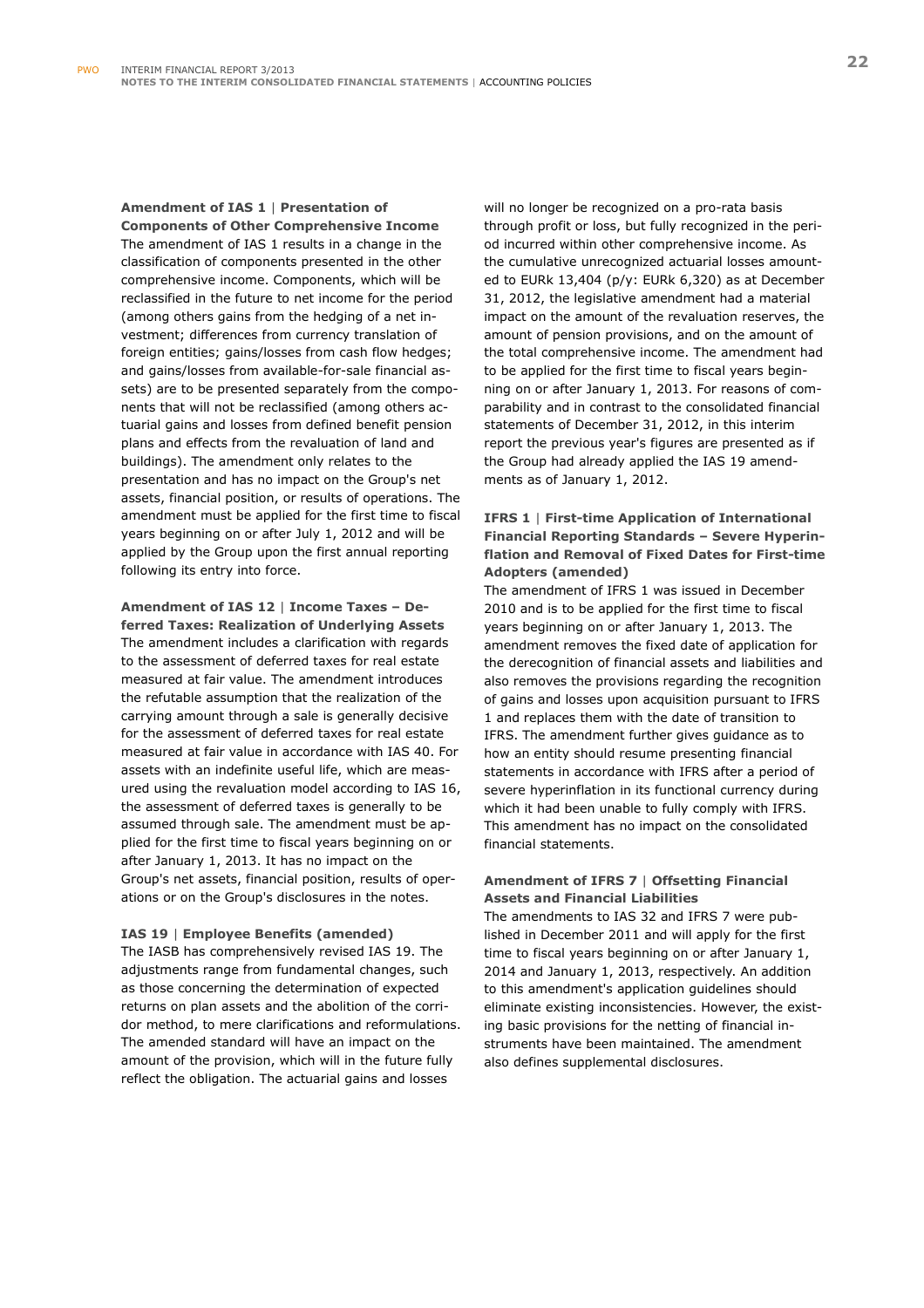#### **IFRS 13** | **Determination of Fair Value**

IFRS 13 was published in May 2011, and should be applied for the first time to fiscal years beginning on or after January 1, 2013. This standard establishes guidelines for the determination of fair value and imposes extensive quantitative and qualitative disclosures regarding the measurement at fair value. However, the standard does not cover the question of when assets and liabilities must or can be measured at fair value. IFRS 13 defines fair value as the price at the measurement date received by a party in a regular transaction between market participants for the sale of an asset or the price necessary to transfer a liability.

#### **Other operating expenses**

Other operating expenses primarily comprise the following items:

| EURk                          | 9M2013 | 9M2012 |
|-------------------------------|--------|--------|
| Costs for temporary employees | 8,466  | 7,426  |
| Maintenance costs             | 4,184  | 4,839  |
| Outgoing freight              | 2,635  | 2,567  |
| Currency losses               | 1,811  | 2,477  |

#### **Income taxes**

The income tax reported in the consolidated income statement is comprised as follows:

| EURk           | 9M2013 | 9M2012 |
|----------------|--------|--------|
| Actual taxes   | 3,593  | 3,308  |
| Deferred taxes | $-769$ | $-23$  |
| Total          | 2,824  | 3,285  |

#### **Notes to the income statement**

#### **Revenue**

The breakdown of Group revenue by location is shown in the segment reporting.

In the nine-month period of 2013, tool sales amounted to EURk 21,100 (p/y: EURk 19,332).

#### **Other own work capitalized**

Own work capitalized is comprised of EURk 780 (p/y: EURk 738) of development costs subject to mandatory capitalization according to IAS 38. These costs are related particularly to the development of steering components.

#### **Other operating income**

Other operating income primarily comprises the following items:

| EURk           | 9M2013 | 9M2012 |
|----------------|--------|--------|
| Currency gains | 1,771  | 2,172  |
| License income | 94     | 147    |

#### **Earnings per share**

Earnings per share is computed by dividing net income for the period attributable to the shareholders of PWO AG by the weighted average number of shares outstanding. Actions resulting in dilution effects did not occur.

| <b>EURK</b>               | 03/2013   | 03/2012   |
|---------------------------|-----------|-----------|
| Net income for the period | 2,572     | 1,730     |
| Average number of shares  | 3,125,000 | 3,125,000 |
| Earnings per share in EUR | 0.82      | 0.55      |

| EURk                      | 9M2013    | 9M2012    |
|---------------------------|-----------|-----------|
| Net income for the period | 8,553     | 7,000     |
| Average number of shares  | 3,125,000 | 2,807,870 |
| Earnings per share in EUR | 2.74      | 2.49      |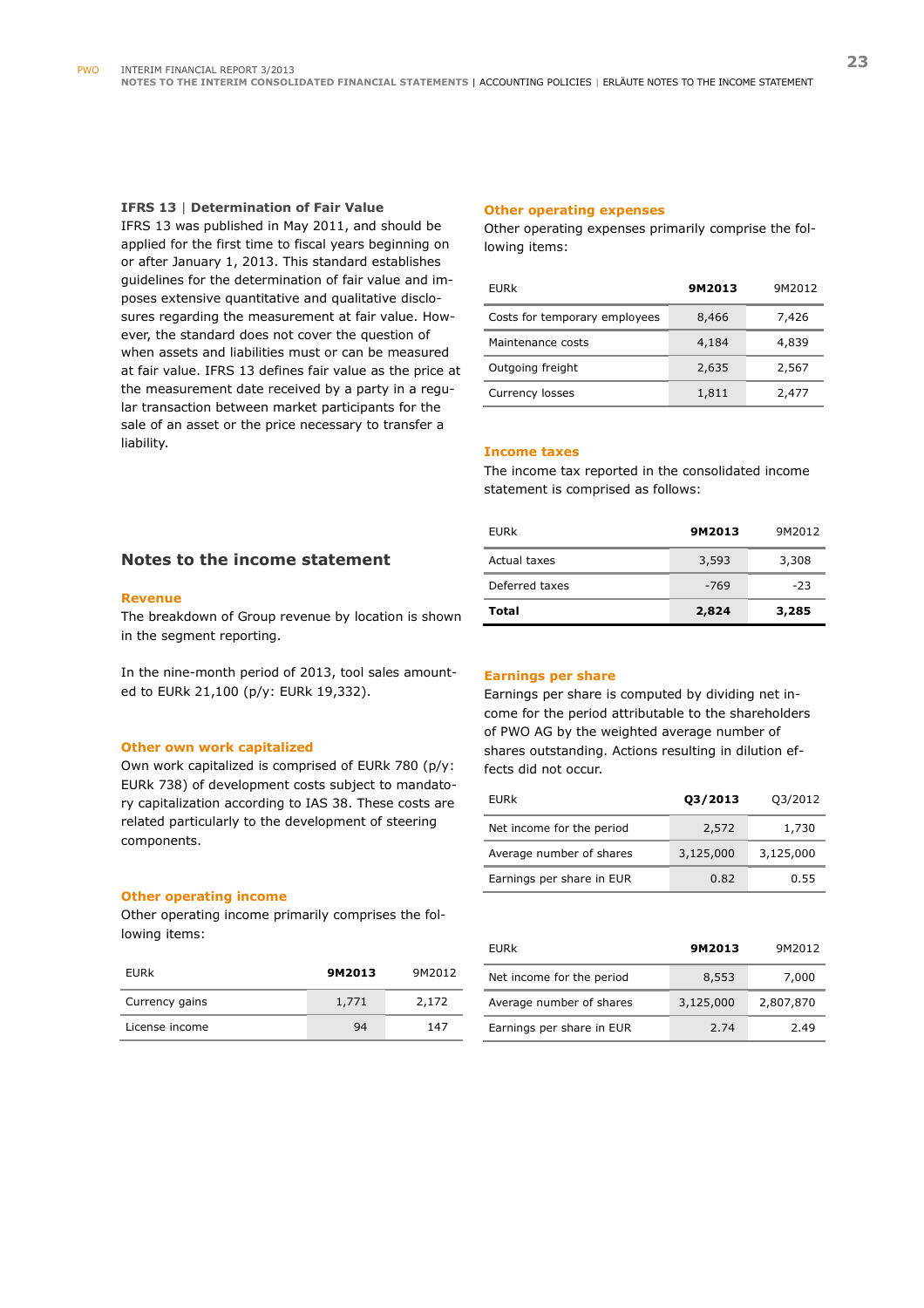#### **Notes to the balance sheet**

#### **Cash and cash equivalents**

The amount of cash and cash equivalents reported in the consolidated statement of cash flows as of September 30, 2013 of EURk 3,753 (p/y: EURk 4,726 is composed of cash on hand and short-term bank deposits.

#### **Equity**

#### SUBSCRIBED CAPITAL

On May 26, 2010, the Annual General Meeting had resolved to create new authorized and contingent capital.

By issuing 625,000 new shares by way of the capital increase in May 2012, EURk 1,875 of the total Authorized Capital I/2010 in an amount of EURk 3,000 was utilized. As at September 30, 2013, the fully subscribed and paid-up capital amounted to EURk 9,375 (p/y: EURk 7,500), and was divided into 3,125,000 bearer shares (p/y: 2,500,000 bearer shares).

#### REMAINING AUTHORIZED CAPITAL

By resolution of the Annual General Meeting of May 26, 2010 and subject to the consent of the Supervisory Board, the Management Board is authorized to increase the Company's share capital once or several times by up to EURk 1,125 against payment in cash (Authorized Capital I/2010) until May 25, 2015.

By resolution of the Annual General Meeting of May 26, 2010 and subject to the consent of the Supervisory Board, the Management Board is authorized, until May 25, 2015, to increase the Company's share capital once or several times by up to EURk 750 against a cash payment (Authorized Capital II/2010).

The Annual General Meeting of May 26, 2010 has approved a conditional increase in share capital by up to EURk 3,000 (Contingent Capital 2010).

## RETAINED EARNINGS AND OTHER EQUITY

As at September 30, 2013, Group equity included income and expenses arising from the currency translation of foreign subsidiaries of EURk 534 (p/y: EURk 2,713) and income and expenses from cash flow hedges of EURk 454 (p/y: EURk –175).

#### DIVIDEND PAYMENT

The Annual General Meeting of May 22, 2013 has resolved the proposed payment of a dividend of EUR 1.60 for fiscal year 2012, resulting in a total dividend payment of EURk 5,000.

#### NOTIFICATIONS PURSUANT TO SECTION 21 (1) WPHG

In a release on May 21, 2012, Sparkasse Offenburg/Ortenau, Offenburg, gave notification that it held an interest of 5.88 percent.

In a release on May 23, 2012, Consult Invest Beteiligungsberatungs-GmbH, Böblingen, gave notification that it held an interest of 46.65 percent.

In a release on May 24, 2012, Delta Lloyd N.V., Amsterdam, The Netherlands, gave notification that it held an interest of 16.49 percent.

#### **Liabilities**

#### PENSION PROVISIONS

Provisions for pensions and similar obligations are formed on the basis of pension plan entitlements for retirement, invalidity, and survivor dependent's benefits. The retirement benefits are based on salary and length of service. The direct and indirect obligations include those arising from current pensions as well as benefits for pensions and retirement allowances payable in the future.

The provisions for defined benefit plans, of which the vast majority concern PWO AG, are calculated in accordance with IAS 19 using the projected unit credit method. The pension obligations are recognized at the present value of the defined benefit obligations at the measurement date, and take into account likely future increases in pensions and salaries.

Due to the amendments made to IAS 19 (revised 2011) which are mandatory as of January 1, 2013, a revaluation of the pension obligations was conducted. In the interim report, the figures are presented as if the Group had applied IAS 19 (revised 2011) in advance on January 1, 2012. For reasons of comparability, the previous year's figures were restated.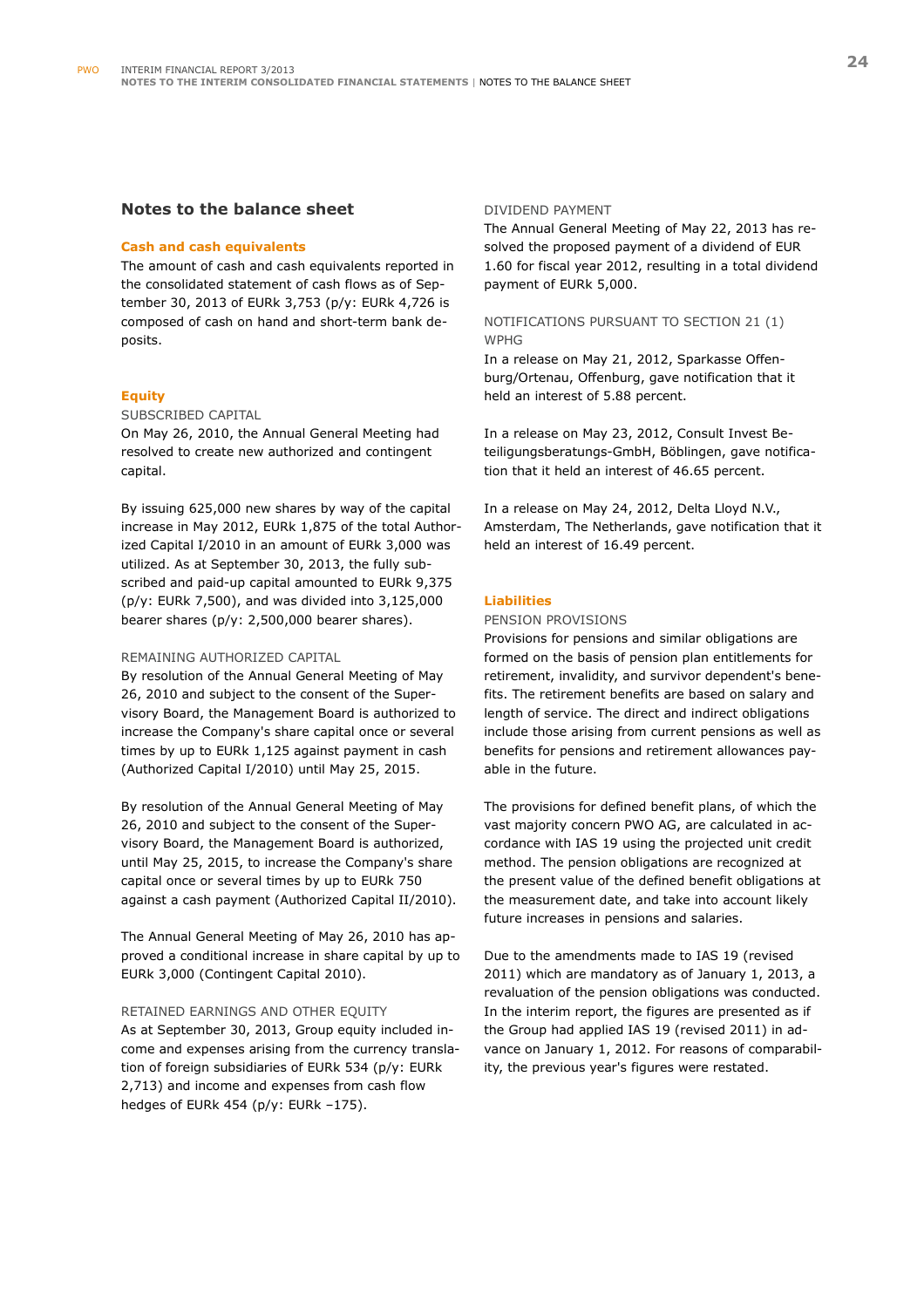The core of the IAS 19 amendment (revised 2011) is the abolition of the ten percent corridor method previously applied in the consolidated financial statements. Therefore, according to the new regulations, arising actuarial gains and losses are to be recognized immediately in other comprehensive income as they are incurred.

Changes for the year 2012 have been made in the statement of comprehensive income, balance sheet, statement of changes in equity, and in the segment reporting while taking deferred taxes into account.

Since the PWO Group does not have plan assets, the impact on the income statement and the statement of cash flows was not material. Therefore, restatements were not made.

The expenses arising from pension obligations are reported under staff costs and the interest expense is recognized under financial expenses.

Defined benefit obligations have been measured on the basis of the following actuarial assumptions:

|                            | 30/09/2013 | 30/09/2012 |
|----------------------------|------------|------------|
| Interest rate              | 3.6%       | $3.3\%$    |
| Employee turnover rate     | $2.5\%$    | 2.5%       |
| Future salary trend        |            |            |
| $<$ 40 years               | 3.5%       | 3.5%       |
| Future salary trend        |            |            |
| $> 40$ years               | 2.5%       | 2.5%       |
| Future pension adjustments | 2.0%       | 2.0%       |

#### OTHER PROVISIONS

The provisions reported in the balance sheet relate to provisions for employees (obligations for age-related part-time working and anniversary bonuses) and provisions for contingent losses.

It is expected that the total amount of obligations for age-related part-time working will accrue within 5 years after the reporting date. Due to the amendments made to IAS 19 (revised 2011) which are mandatory as of January 1, 2013, a revaluation was conducted. In the interim report, the figures are to be presented as if the Group had applied IAS 19 (revised 2011) in advance as of January 1, 2012. However, for reasons of materiality, the previous year's figures were not restated.

#### **Financial instruments**

The Group applies the following hierarchy in determining and disclosing the fair value of financial instruments according to valuation procedures:

Level 1 | Quoted prices (unadjusted) on active markets for identical assets or liabilities.

Level 2 | Procedures in which all input parameters, that materially affect the recognized fair value, are either directly or indirectly observable.

Level 3 | Procedures using input parameters, that materially affect the recognized fair value, and are not based on observable market data.

As at September 30, 2013 and as at September 30, 2012, there were no reclassifications between assessments at fair value of Level 1 and Level 2 and no reclassifications into or from values at fair value of Level 3.

The following table lists the financial instruments carried at fair value.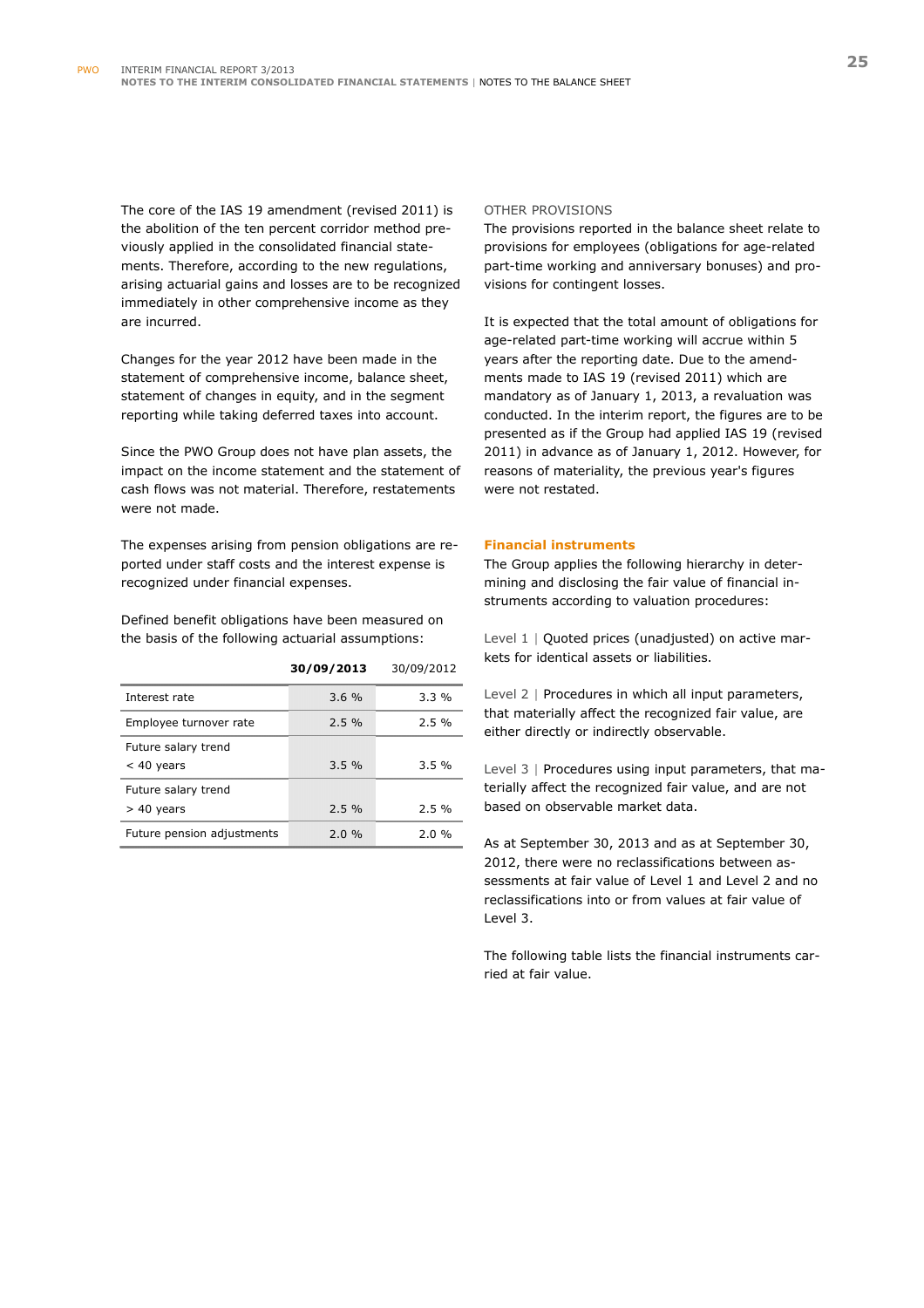| <b>Financial instruments</b>                                   | Level 1                                                                          |   |     | Level 2 |              | Level 3 |     | <b>Total</b> |
|----------------------------------------------------------------|----------------------------------------------------------------------------------|---|-----|---------|--------------|---------|-----|--------------|
| <b>EURK</b>                                                    | 30/09/201330/09/201230/09/201330/09/201230/09/201330/09/201230/09/201330/09/2012 |   |     |         |              |         |     |              |
| <b>ASSETS</b>                                                  |                                                                                  |   |     |         |              |         |     |              |
| Financial instruments included in other financial assets:      |                                                                                  |   |     |         |              |         |     |              |
| Derivatives with hedge relationship                            | $\mathbf{0}$                                                                     | 0 | 869 | 1,291   | $\mathbf{0}$ | 0       | 869 | 1,291        |
| Derivatives without hedge rela-                                |                                                                                  |   |     |         |              |         |     |              |
| tionship                                                       | $\mathbf 0$                                                                      | 0 | 66  | 44      | $\Omega$     | 0       | 66  | 44           |
|                                                                |                                                                                  |   |     |         |              |         |     |              |
| <b>LIABILITIES</b>                                             |                                                                                  |   |     |         |              |         |     |              |
| Financial instruments included in other financial liabilities: |                                                                                  |   |     |         |              |         |     |              |
| Derivatives with hedge relationship                            | $\mathbf{0}$                                                                     | 0 | 312 | 1,630   | $\mathbf{0}$ | 0       | 312 | 1,630        |
| Derivatives without hedge rela-                                |                                                                                  |   |     |         |              |         |     |              |
| tionship                                                       | 0                                                                                | 0 | 221 | 690     | $\Omega$     | 0       | 221 | 690          |
|                                                                |                                                                                  |   |     |         |              |         |     |              |

### **Additional information**

#### **Related party disclosures**

Related parties include the Group's parent company, Consult Invest Beteiligungsberatungs-GmbH, Böblingen, as well as the members of the Management Board and Supervisory Board. In the ninemonth period of 2013, there were no transactions between the Group and the parent company. There were no relationships with related parties with regard to the supply of goods or the rendering of services.

#### **Additional information on the statement of cash flows**

In the statement of cash flows, cash flows are presented on the basis of IAS 7. Cash funds reported in the cash flow statement comprise cash and cash equivalents as well as bank borrowings due on demand. The bank borrowings payable on demand, amounting to EURk 11,617 (p/y: EURk 14,687) have been included in the balance sheet as "interestbearing borrowings".

#### **Segment reporting**

In line with the Group's internal management system, the individual production sites provide the basis for the segment reporting. The Group's main decisionmaking body is defined as the Management Board of PWO AG. The segments are determined on the basis of the location of the Group's assets. Accordingly, the revenues of these segments are also allocated according to the location of assets. The regions are categorized as Germany, Rest of Europe, NAFTA Area, and Asia. The NAFTA Area is comprised of the locations in Canada and Mexico.

Earnings, assets, liabilities, depreciation and amortization among the individual segments are eliminated in the column "consolidation effects". This column also contains items that cannot be allocated to individual segments. Segment data is calculated in accordance with the accounting policies applied in the consolidated financial statement. The segment assets and segment liabilities correspond to the values from the financial statements of the single Group companies.

As at September 30, 2013 and as at September 30, 2012, no customers were identified with whom the Group had achieved 10 percent or more of revenues.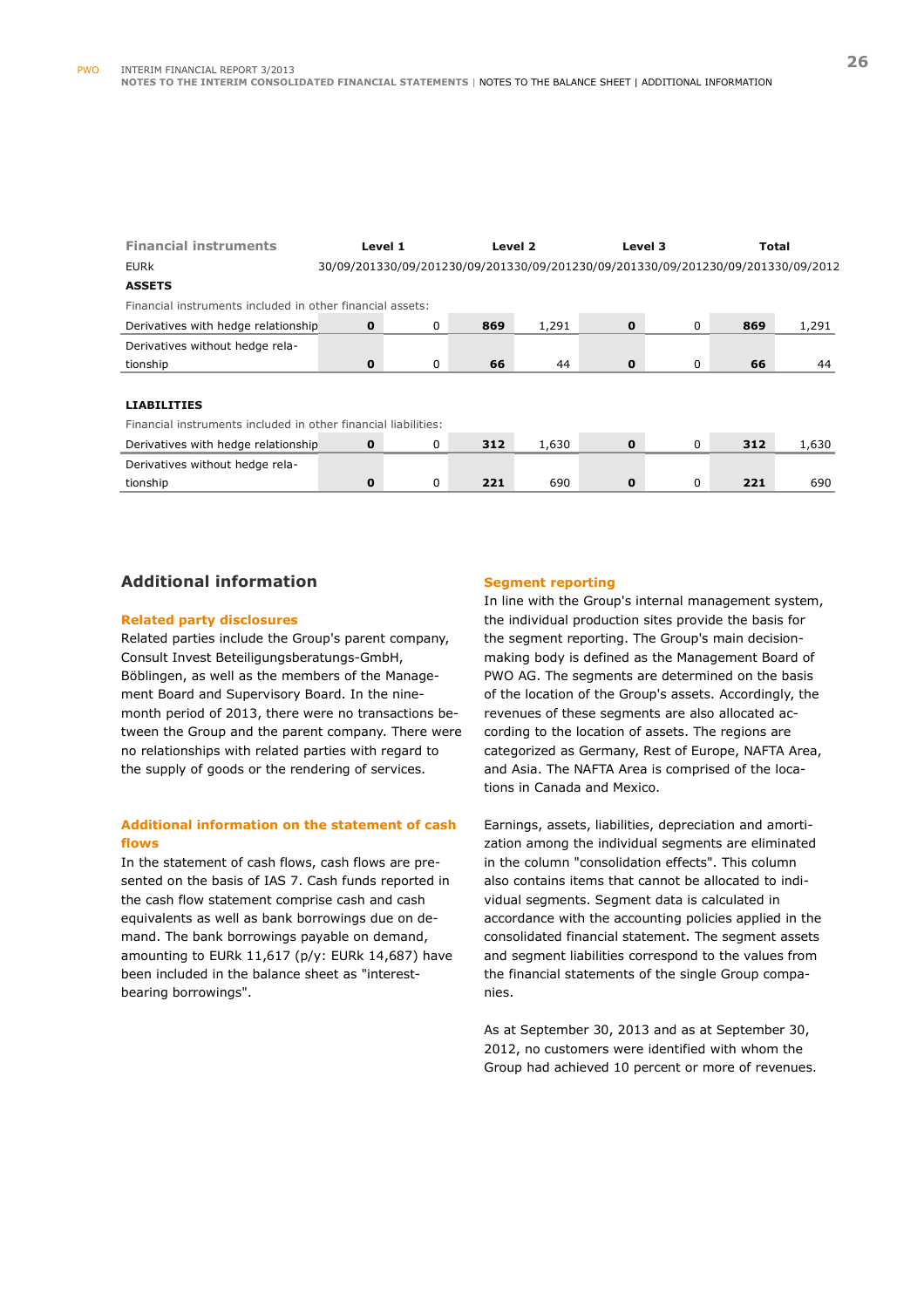|                                           |             |                |              |             | Consoli-    |             |
|-------------------------------------------|-------------|----------------|--------------|-------------|-------------|-------------|
| <b>Segment information</b>                |             | <b>Rest of</b> | <b>NAFTA</b> |             | dation      |             |
| by location                               | Germany     | <b>Europe</b>  | Area         | Asia        | effects     | Group       |
| <b>9 Months 2013</b>                      | <b>EURk</b> | <b>EURK</b>    | <b>EURK</b>  | <b>EURK</b> | <b>EURK</b> | <b>EURK</b> |
| Total revenue                             | 189,731     | 33,901         | 67,152       | 8,862       | 0           | 299,646     |
| Inter-segment revenue                     | $-10,608$   | $-3,462$       | $-208$       | $-714$      | 0           | $-14,992$   |
| <b>External revenue</b>                   | 179,123     | 30,439         | 66,944       | 8,148       | 0           | 284,654     |
|                                           |             |                |              |             |             |             |
| <b>Total output</b>                       | 195,202     | 33,968         | 69,135       | 9,102       | $-15,105$   | 292,302     |
| Other income                              | 2,920       | 375            | 812          | 554         | $-1,717$    | 2,944       |
| Other expenses (aggregated)               | 178,876     | 28,213         | 63,025       | 10,513      | $-16,861$   | 263,766     |
| Depreciation and amortization             | 9,022       | 1,885          | 4,081        | 791         | -53         | 15,726      |
| Earnings before interest and taxes (EBIT) | 10,224      | 4,245          | 2,841        | $-1,648$    | 92          | 15,754      |
|                                           |             |                |              |             |             |             |
| Financial income                          | 431         | 0              | 0            | 2           | $-417$      | 16          |
| Financial expenses                        | 2,450       | 918            | 870          | 572         | $-417$      | 4,393       |
| Earnings before taxes (EBT)               | 8,205       | 3,327          | 1,971        | $-2,218$    | 92          | 11,377      |
|                                           |             |                |              |             |             |             |
| Income taxes                              | 2,556       | $-355$         | 628          | $\mathbf 0$ | -5          | 2,824       |
| Net income for the period                 | 5,649       | 3,682          | 1,343        | $-2,218$    | 97          | 8,553       |
|                                           |             |                |              |             |             |             |
| Assets                                    | 159,479     | 49,362         | 63,343       | 37,769      | $-10,916$   | 299,037     |
| of which non-current assets               | 67,007      | 26,354         | 34,586       | 24,912      | $-185$      | 152,674     |
| Liabilities                               | 26,927      | 8,505          | 16,773       | 40,745      | 106,915     | 199,865     |
| Investments                               | 11,867      | 2,435          | 5,326        | 2,613       | $-151$      | 22,090      |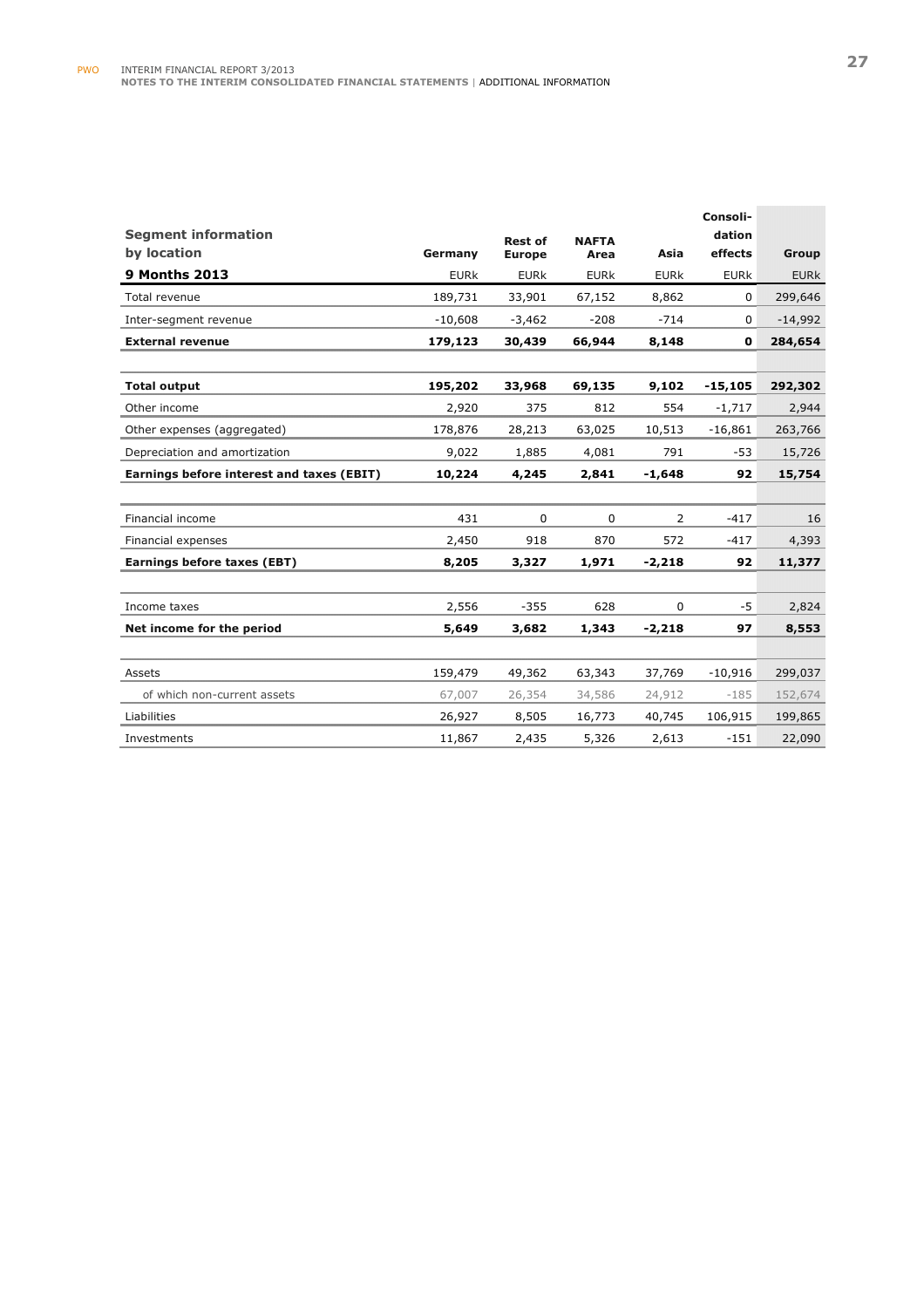|                                           |             |                |              |                | Consoli-    |             |
|-------------------------------------------|-------------|----------------|--------------|----------------|-------------|-------------|
| <b>Segment information</b>                |             | <b>Rest of</b> | <b>NAFTA</b> |                | dation      |             |
| by location                               | Germany     | <b>Europe</b>  | Area         | Asia           | effects     | Group       |
| <b>9 Months 2012</b>                      | <b>EURK</b> | <b>EURk</b>    | <b>EURK</b>  | <b>EURk</b>    | <b>EURk</b> | <b>EURK</b> |
| Total revenue                             | 187,567     | 27,761         | 60,532       | 4,158          | 0           | 280,018     |
| Inter-segment revenue                     | $-8,507$    | $-1,433$       | $-633$       | 0              | 0           | $-10,573$   |
| <b>External revenue</b>                   | 179,060     | 26,328         | 59,899       | 4,158          | 0           | 269,445     |
|                                           |             |                |              |                |             |             |
| <b>Total output</b>                       | 191,036     | 29,908         | 61,271       | 4,951          | $-10,702$   | 276,464     |
| Other income                              | 2,638       | 556            | 1,101        | 667            | $-1,489$    | 3,473       |
| Other expenses (aggregated)               | 172,432     | 26,326         | 58,049       | 6,966          | $-12,060$   | 251,713     |
| Depreciation and amortization             | 7,706       | 1,711          | 3,265        | 429            | $-45$       | 13,066      |
| Earnings before interest and taxes (EBIT) | 13,536      | 2,427          | 1,058        | $-1,777$       | -86         | 15,158      |
|                                           |             |                |              |                |             |             |
| Financial income                          | 481         | $\Omega$       | $\mathbf 0$  | $\overline{2}$ | $-475$      | 8           |
| Financial expenses                        | 2,796       | 973            | 907          | 680            | $-475$      | 4,881       |
| Earnings before taxes (EBT)               | 11,221      | 1,454          | 151          | $-2,455$       | -86         | 10,285      |
|                                           |             |                |              |                |             |             |
| Income taxes                              | 3,184       | $-136$         | 226          | 3              | 8           | 3,285       |
| Net income for the period                 | 8,037       | 1,590          | $-75$        | $-2,458$       | $-94$       | 7,000       |
|                                           |             |                |              |                |             |             |
| Assets $1)$                               | 154,832     | 46,025         | 65,474       | 32,639         | $-12,888$   | 286,082     |
| of which non-current assets               | 63,006      | 26,409         | 32,562       | 22,197         | $-246$      | 143,928     |
| Liabilities $1$                           | 24,301      | 6,616          | 20,994       | 29,881         | 111,628     | 193,420     |
| Investments                               | 14,356      | 4,746          | 5,384        | 5,457          | 0           | 29,943      |

As at December 31, 2012 and as at December 31,

2011 respectively, assets were composed as follows:

|                                                     |             |                                 |                      |             | Consoli-    |             |
|-----------------------------------------------------|-------------|---------------------------------|----------------------|-------------|-------------|-------------|
|                                                     |             | <b>Rest of</b><br><b>Europe</b> | <b>NAFTA</b><br>Area |             | dation      |             |
|                                                     | Germany     |                                 |                      | Asia        | effects     | Group       |
|                                                     | <b>EURK</b> | <b>EURk</b>                     | <b>EURK</b>          | <b>EURk</b> | <b>EURK</b> | <b>EURK</b> |
| Segment assets as at December 31, 2012 <sup>1</sup> | 151,055     | 46,761                          | 59,265               | 34,436      | $-12,214$   | 279,303     |
| of which non-current assets                         | 64,614      | 26,133                          | 34,573               | 23,225      | $-238$      | 148,307     |
| Segment assets as at December 31, 2011              | 124,998     | 40,655                          | 57,192               | 23,950      | -6,060      | 240,735     |
| of which non-current assets                         | 56,457      | 23,376                          | 29,757               | 17,108      | $-271$      | 126,427     |

<sup>1)</sup> Previous year figures have been restated due to the effects of IAS 19 (revised 2011) – Please see information in the notes on page 24.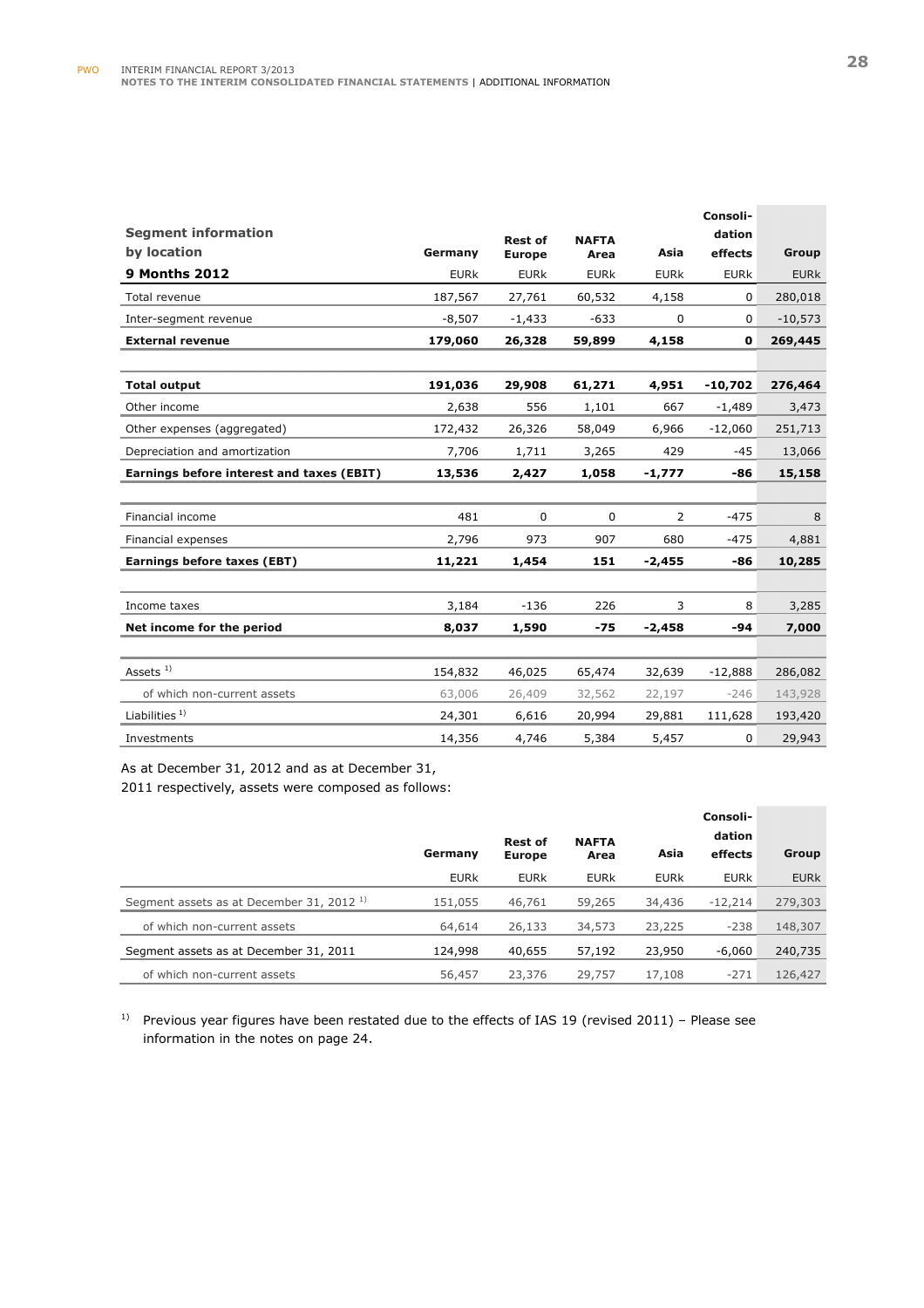#### **Key judgments, estimates, and assumptions**

In compiling the interim financial statements, the Management Board must perform judgments, estimates, and assumptions that affect the application of accounting policies within the Group, and influence the recognition of assets and liabilities as well as income and expenses. The actual amounts may differ from the estimated amounts.

#### **Events subsequent to the balance sheet date**

Beyond the events discussed in this report, no further significant events have occurred after the balance sheet date of September 30, 2013 that require reporting.

## REPORT OF THE SUPERVISORY BOARD'S AUDIT COMMITTEE

The interim financial report for the third quarter and the nine-month period of 2013 was presented to the Supervisory Board's Audit Committee, and explained by the Management Board. The Audit Committee concurred with the interim financial report.

Oberkirch, October 28, 2013

The Chairman of the Audit Committee

Dr. Georg Hengstberger